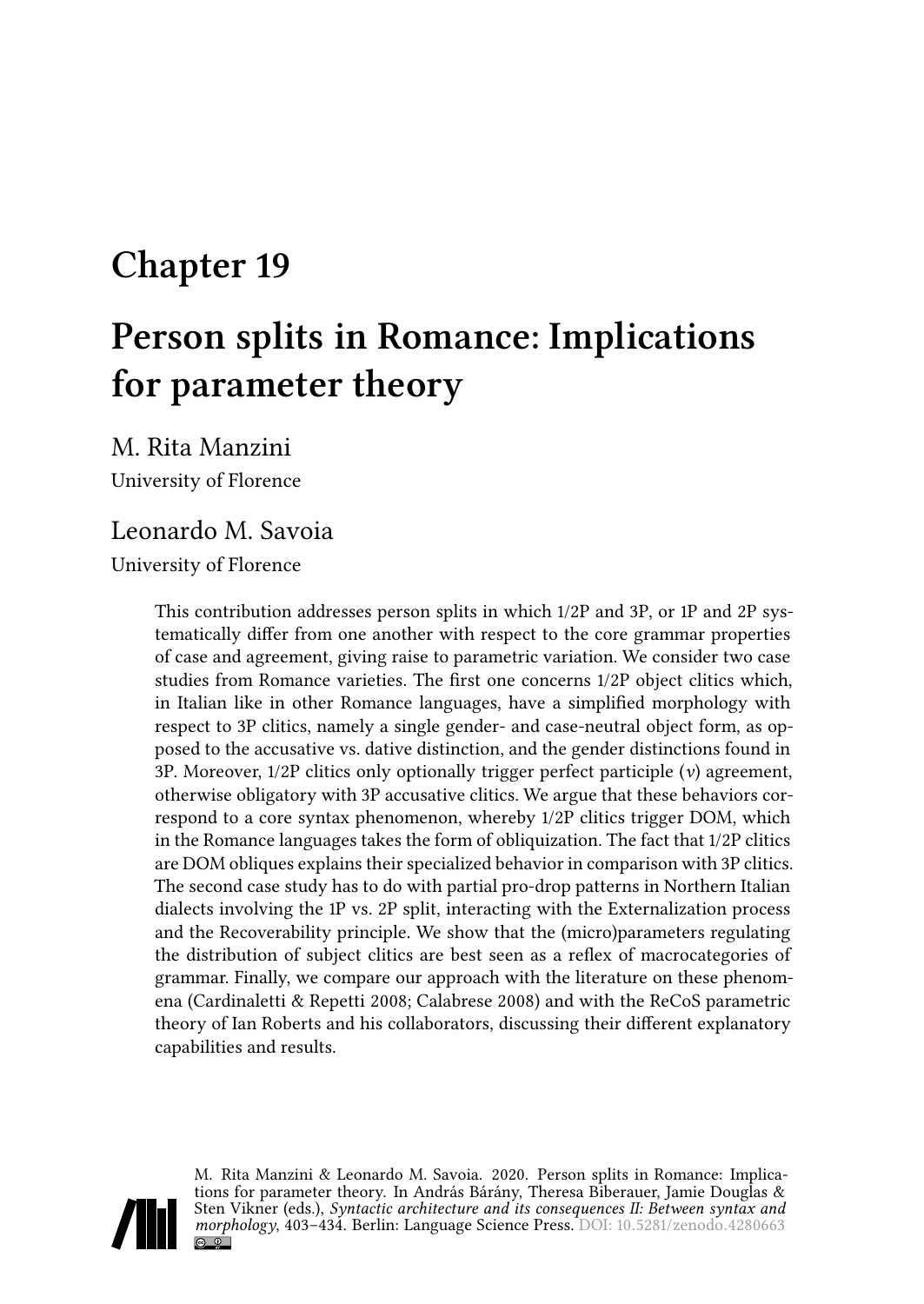# <span id="page-1-0"></span>**1 Introduction**

Our focus in this contribution is person splits, by which we mean interactions between pronouns and syntactic rules and relations such as Agree, Case, etc. in which 1/2P and 3P, or 1P and 2P, are seen to systematically differ from one another.We provide two case studies from Romance varieties. $^1$  In §[2](#page-16-0) we argue that partial pro-drop patterns in Northern Italian dialects involve the 1P vs. 2P split, interacting with the Externalization process and the Recoverability principle. Though the possible parametric values individuate a microvariation set (including only subject clitics), the parameters are best identified with the categorial splits themselves (such as 1/2P vs. 3P etc.), which involve macrocategories of grammar.

In this section, we concentrate on object clitics in Standard Italian, henceforth Italian. 1/2P object clitics have a simplified morphology (a single object form, gender neutral) with respect to 3P clitics (encompassing the accusative vs. dative distinction and gender distinctions). They also only optionally trigger perfect participle (*v*) agreement. We argue that these behaviours do not involve low-level morphological readjustments – but correspond to core syntactic phenomena. In this respect, we reject not just descriptive accounts, but also accounts that require an independent morphological component within formal models.

Several properties distinguish 1/2P clitics from 3P clitics in Romance, which for ease of exposition we will illustrate with just one language, namely Italian. Leaving aside the locative/instrumental *ci*, the genitive *ne* and the middle-reflexive *si*, the inventory of Italian clitics is as in Table [19.1.](#page-2-0) What is immediately evident from the table is that 3P clitics are differentiated by gender (masculine/feminine) and by case (accusative/dative) – but 1/2P are insensitive to either distinction.

The classical approach to asymmetries like those in([1\)](#page-2-1) is to postulate a single underlying phi-features and case system, namely a system rich enough to be able to account for 3P – and to assume that morphological mechanisms (perhaps impoverishment and underspecification, in the way of Distributed Morphology) are responsible for the surface syncretisms observed in 1/2P. However, there is a third phenomenon with respect to which 1/2P and 3P differ, which does not directly involve the morphology of the clitics, but rather their syntactic behavior. As shown by [Kayne \(1989\),](#page-29-2) in Italian (and French, etc.) perfect participles Agree with D(P) complements moved to their left, hence with accusative clitics. Dative

<sup>&</sup>lt;sup>1</sup>Though our focus is on Northern Italian dialects ( $\S$ [2\)](#page-16-0) and on Standard Italian ( $\S$ [1\)](#page-1-0), the title refers to Romance varieties, in that the database of [Manzini & Savoia \(2005\),](#page-30-0) which we use in particular in§[2](#page-16-0), includes Occitan, Franco-Provençal and Ladin (Rhaeto-Romance) dialects, spoken within the borders of Italy and Switzerland.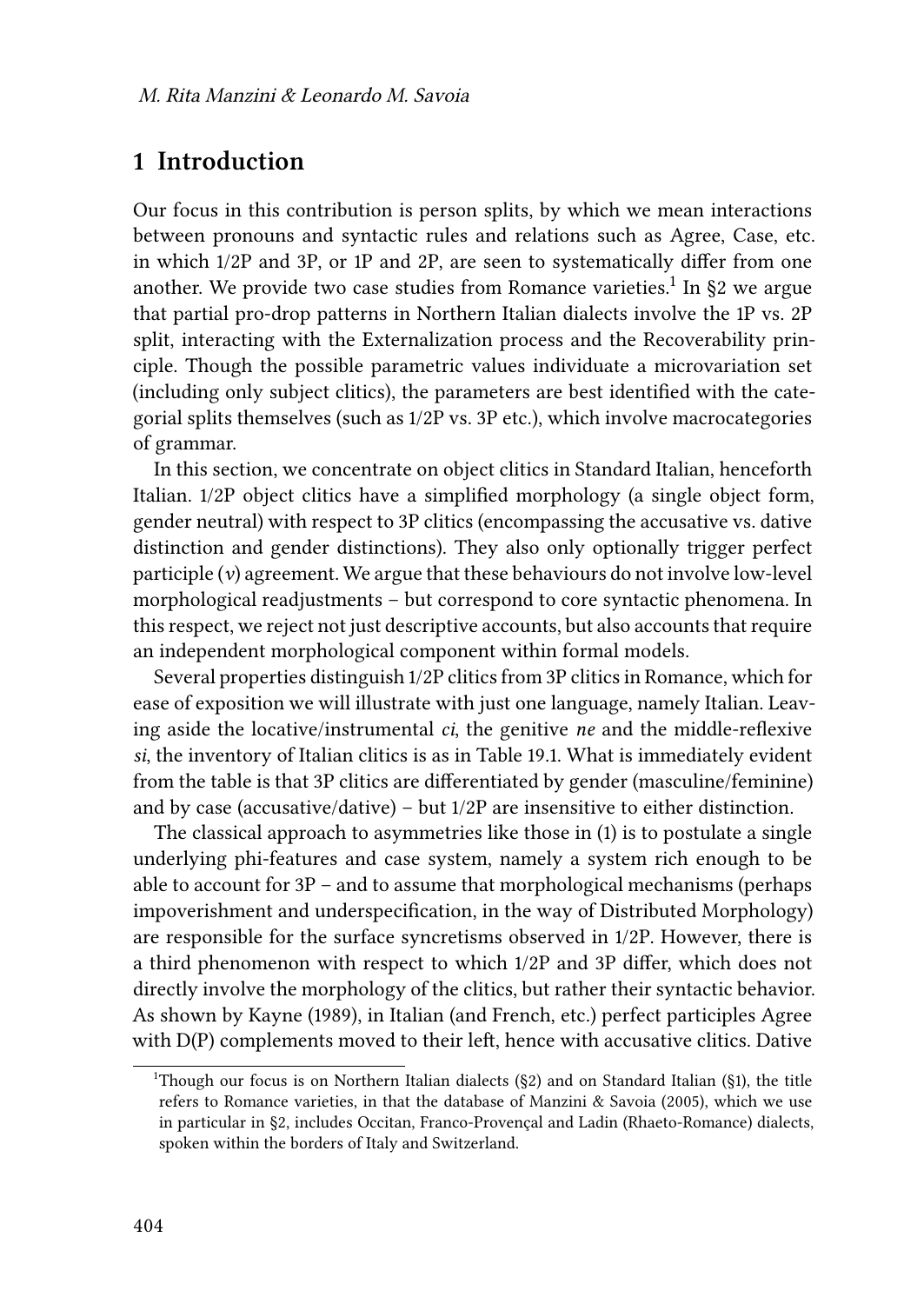<span id="page-2-0"></span>

|                 | ACC.M | ACC.F |    | DAT.M             | DAT.F |
|-----------------|-------|-------|----|-------------------|-------|
| $1sfG}$         |       |       | mi |                   |       |
| 2sG             |       |       | ti |                   |       |
| 3sG             | lo    | la    |    | gli               | le    |
| 1PL             |       |       | ci |                   |       |
| 2PL             |       |       | νi |                   |       |
| 3 <sub>PL</sub> | li    | le.   |    | $(loro)$ $(loro)$ |       |

Table 19.1: Italian accusative and dative clitics

clitics do not Agree, even if they are associated with gender features in normative Italian. We may assume that this is due to the fact that they are embedded under an oblique case. The relevant contrasts with 3P clitics are illustrated in [\(1](#page-2-1)).

<span id="page-2-1"></span>(1) Italian

- a. Lo / la / li him her them-m them-Fhe.hashelped-m.sg talked-F.sg / le ha aiutat-o / aiutat-a / aiutat-i talked-m.pl talked-f.pl / aiutat-e 'He helped him / her / them' b. \* la / li her them-м them-ғ he.has helped-м.sG  $/$  le ha aiutat-o
- c. Gli to.him to.her he.has talked-m.sg / le ha parlat-o / \*parlat-a talked-f.sg 'He talked to him / her'

'He helped her / them'

d. Ha he.has to.him/to.her talked-m.sg loro parlat-o / \*parlat-i talked-m.pl / \*parlat-e talked-f.pl 'He talked to him / her'

Surprisingly, notionally accusative 1/2P clitics may not Agree in either gender or number, as in [\(2a](#page-3-0)), paralleling the dative clitic in [\(2c](#page-3-0)). Agreement of the 1/2P clitic with the perfect participle, as seen in [\(2b](#page-3-0)), remains possible, but it is optional. Free alternations of this type are standardly seen as pointing to the existence of two slightly different grammars. In the first one, 1/2P clitics Agree with the perfect participle; in the alternative grammar they do not. If two slightly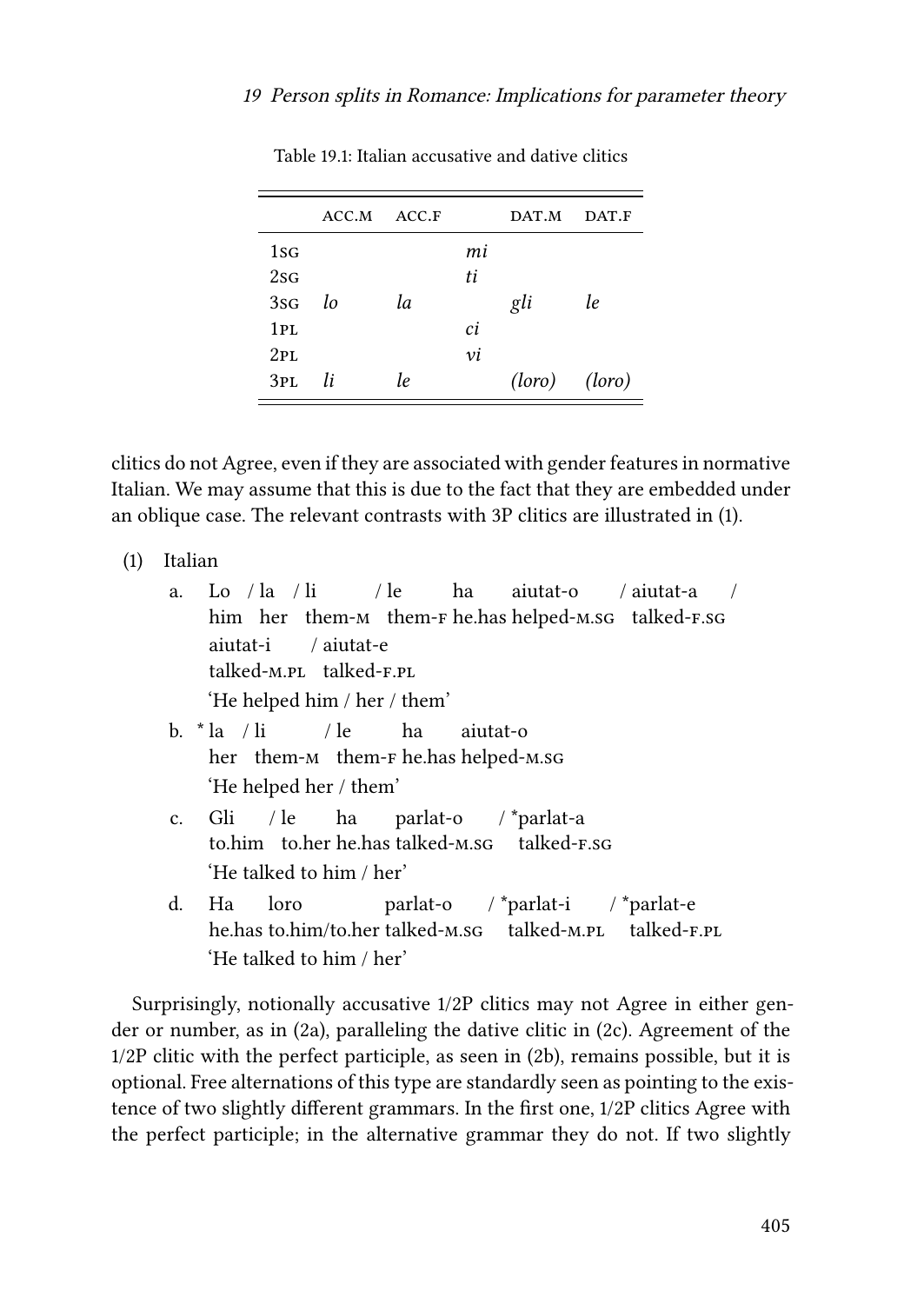different languages are involved in the free alternation of agreeing and nonagreeing participles in([3\)](#page-3-1), we expect there to be languages where only agreement is allowed and languages where only invariable participial forms are. Indeed there are many Italian varieties where 1/2P never trigger agreement (contrary to 3P forms), as documented by [Manzini & Savoia \(2005:](#page-30-0) §5.1.2).

<span id="page-3-0"></span>(2) Italian

- a. Mi / ti / ci / vi me you us you.pl he.has helped-m.sg ha aiutato 'He helped me / you / us'
- b. Mi / ti me you he.has helped-f.sg ha aiutata 'He helped me / you'
- c. Ci / vi us you.pl he.has helped-m.pl helped-f.pl ha aiutati / aiutate 'He helped us / you'
- d. Mi to.me to.you to.us to.you.pl he.has talked-m.sg / ti  $/$  ci / vi ha parlato / \*parlata talked-f.sg / \*parlati talked-m.pl / \*parlate talked-f.pl 'He talked to me / you / us'

It is true that, as we have noticed at the beginning, 1/2P pronouns lack nominal class features, but they have overt number properties. Therefore, relating optionality in agreement to the lack of (overt) morphological features is not immediately possible. What is more, under a morphological analysis, we would expect 1/2P to always display optional agreement, while agreement is clearly obligatory in subject contexts, as in [\(3\)](#page-3-1). The same incidentally is true in Northern Italian dialects where 1/2P subjects are obligatorily realized as clitics. This forces the view that the optionality of 1/2P object agreement depends not on the lexical content of the 1/2P forms, but rather on their structure of embedding.

<span id="page-3-1"></span>(3) a.  $(Io<sub>F</sub>)$  sono arrivata I.f am arrived-f.sg / \*arrivato arrived-m.sg 'I have arrived' b. (Noi) siamo arrivati we are arrived-m.pl arrived-f.pl / arrivate / \*arrivato arrived-m.sg 'We have arrived'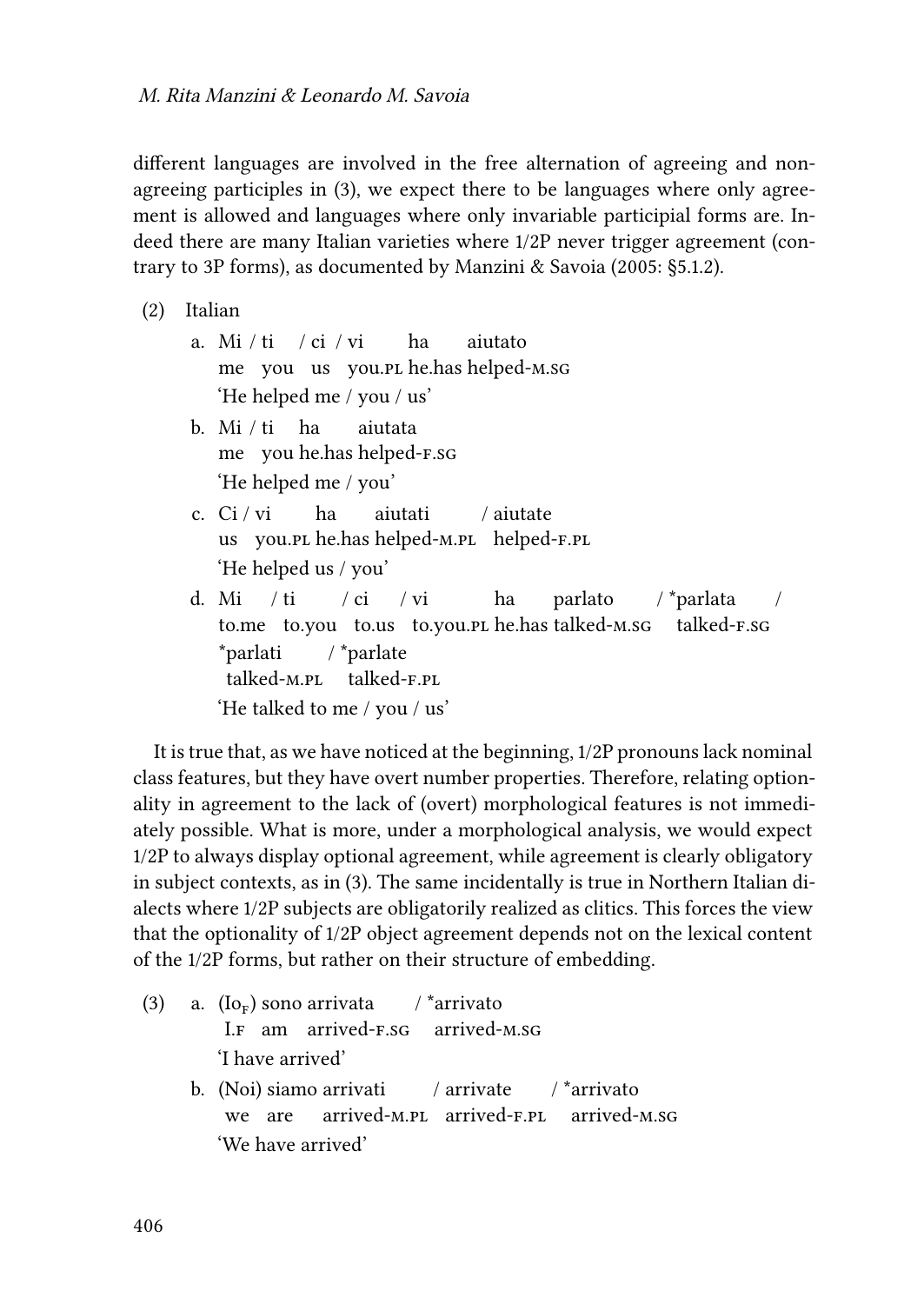The alternative option, taken by [Manzini & Savoia \(2005\)](#page-30-0) and [Kayne \(2010\)](#page-29-3), is embedding the analysis of clitics firmly within core syntax, including their apparently idiosyncratic syncretisms. As [Kayne \(2010:](#page-29-3) 144) argues, "syncretism of the sort under consideration is nothing other than a particular kind of syntactic ambiguity". Specifically, addressing the 1<sup>st</sup> pronoun plural *ci* (syncretic with locative) he proposes that "it is not that *ci* has multiple possible values. Rather, *ci*, the same *ci*, is compatible in Italian with a certain range of syntactic contexts, … a silent PLACE, ... a silent 1pl", where silent constituents are constituents grammatically represented but not pronounced. [Manzini & Savoia \(2005\),](#page-30-0) [Manzini \(2012\)](#page-30-1), and [Manzini & Franco \(2016\)](#page-30-2) provide partial discussions of the range of empirical data that interests us here, which we will pursue in a more systematic manner in what follows.

#### **1.1 Clitics and Case**

We pointed to three respects in which 1/2P objects differ from 3P objects. Two of them involve relational notions, namely case and agreement. Before we turn to them, let us consider the different phi-features make-up displayed by the two series of pronouns. The absence of nominal class endings (gender) on 1/2P clitics is a pan-Romance characteristic. In fact, according to [Siewierska \(2004](#page-31-0): 194), "gender oppositions are characteristic of third rather than first or second person. Of the 133 languages in the sample (33%) which have gender in their independent person forms, 129 (97%) have gender in the third person as opposed to 24 (18%) in the second and three in the first  $(3\%)$ ".<sup>2</sup> Furthermore 1/2P forms are differentiated for number via their lexical basis. Thus even in Romance languages in which number is factored away from nominal class and lexicalized by a specialized *-s* ending, it is impossible to have 1st plural formed by adding -*s* to 1st singular. This is not necessarily a consequence of the absence of gender inflections. For instance, Sardinian varieties which present a dative singular form not inflected for gender, of the type *li* 'to him/her', also regularly pluralize it as *li-s* 'to them'([Manzini & Savoia 2005\)](#page-30-0).

By contrast, the generalization holds that in Romance languages 3P clitics have an internal structure comparable to that of lexical nouns. Simplifying somewhat, the consensus in the literature is that at least two functional projections are needed for Ns – corresponding roughly to gender and number. In homage to the cross-linguistic comparison with Bantu languages, the lower category is of-ten labelled Class, the higher category is Num [\(Picallo 2008](#page-30-3)), i.e. [[ $\sqrt{\rm{Class}}$ ] Num].

<sup>2</sup>We thank Ludovico Franco for research and discussion on this point.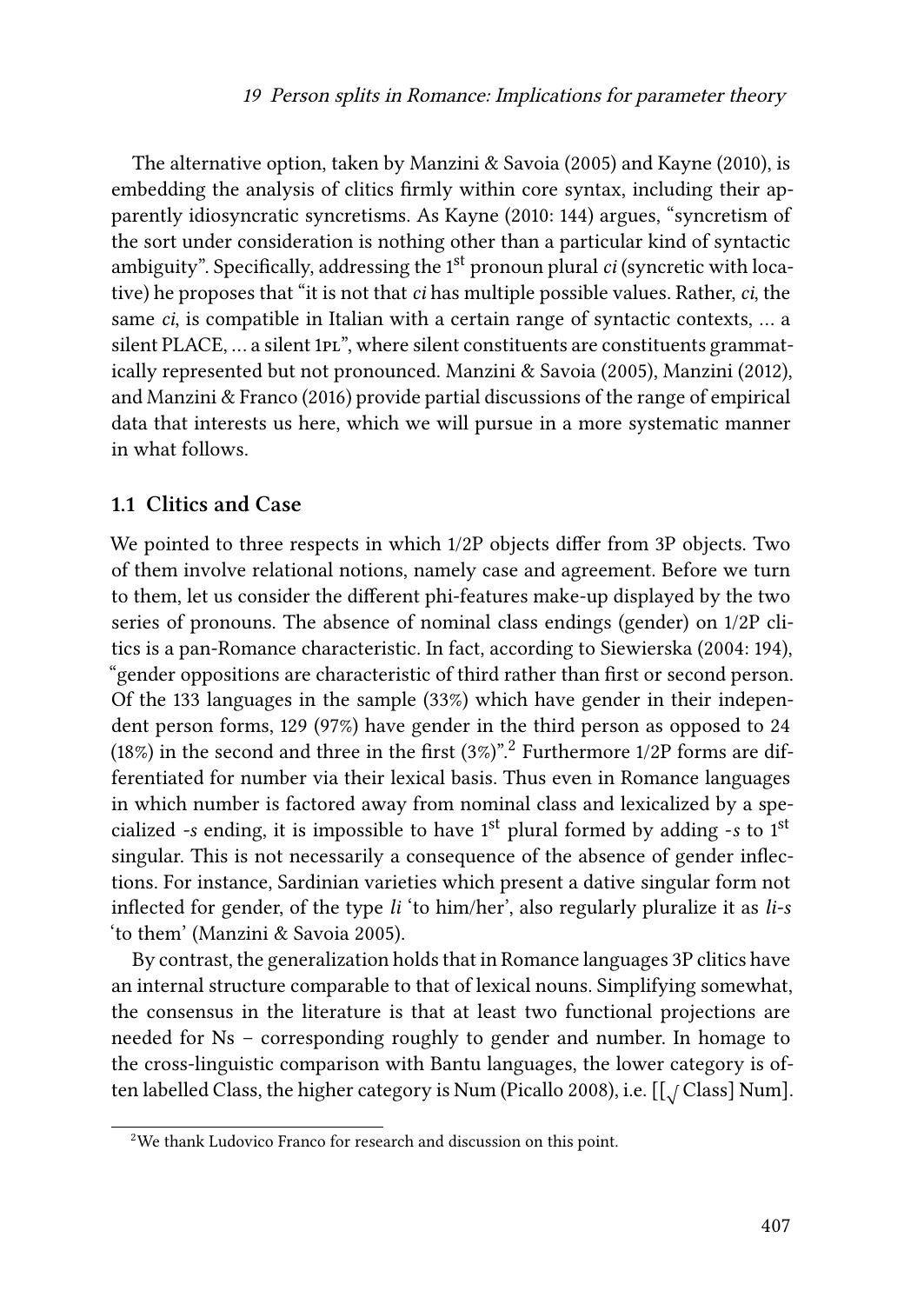Extra complexity arises in Indo-European languages from the fact that there is no one-to-one mapping between the content of Class, which enters agreement with determiners and modifiers of N, and the inflections immediately following the root. We tentatively assign the inflectional vowel of Italian to an Infl position – which embeds both the root and the Class node. Transposed to the analysis of singular 3P clitics, this yields structures like([4](#page-5-0)).

<span id="page-5-0"></span>

Languages like Spanish have an independent lexicalization for the plural, namely *-s*; in Italian however pluralization is obtained by a change of the inflectional vowel. We may suppose that the plural 3P clitics, namely *li/le*, have the structure in [\(5](#page-5-1)), where the plural property is associated with the Class node. Note that this is in keeping with current ideas about Num not being a quantifier – but rather a divisibility predicate [\(Borer 2005\)](#page-29-4).

<span id="page-5-1"></span>

Themorphological structures in  $(4-5)$  $(4-5)$  map to a compositional semantics, essentially as outlined by [Kratzer \(2009](#page-29-5): 221):

the alleged "3rd person" features are in fact gender features, a variety of descriptive feature ... If [a descriptive feature] is to grow into a pronoun, it has to combine with a feature [def] that turns it into a definite description. If [def] is the familiar feature that can also be pronounced as a definite determiner in certain configurations, it should head its own functional projection, hence be a D. It would then not originate in the same feature set as descriptive features, which are nominal, hence Ns.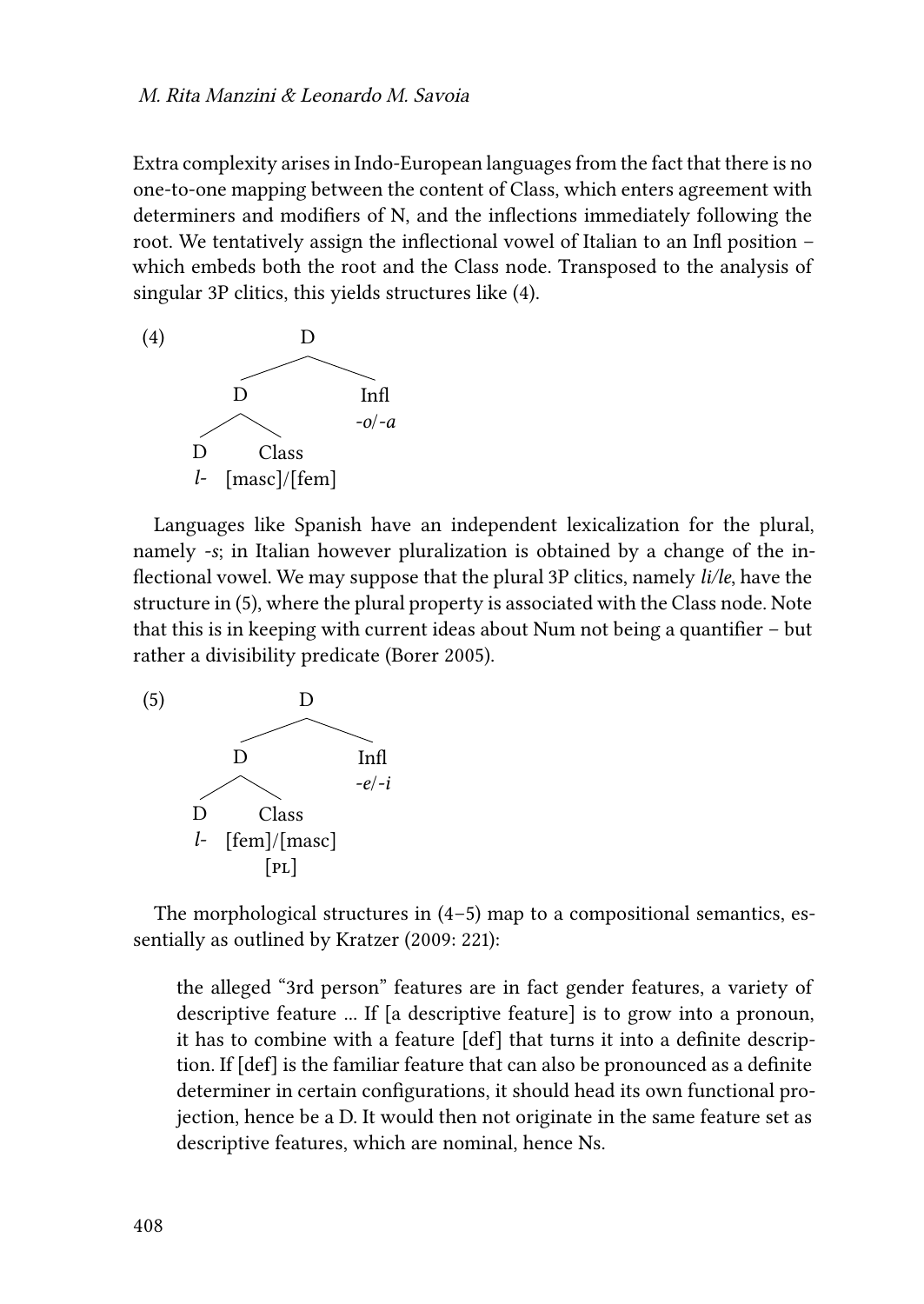In this perspective, the pan-Romance (near-universal) fact that 1/2P forms are not associated with gender morphology, far from being a morphological syncretism or other quirk of pronunciation, corresponds to a potentially interesting (morpho)syntactic generalization – namely that 1/2P are pure deictic forms, deprived of predicative restrictions, even as elementary as Class (gender, countability).

A notable characteristic of Italian 1/2P clitics, apart from the lack of nominal class inflections, is the absence of case differentiations or, if one wishes, the accusative/dative syncretism – which is also replicated by many languages (e.g. French, Spanish, Albanian), though not by all (e.g. Romanian, Greek). In fact, in Italian [\(2](#page-3-0)), the *m-i, t-i* 1/2P person forms have the same *-i* inflection as the 3P dative *gl-i*. This inflection contrasts with that of the accusative in([1\)](#page-2-1), corresponding to gender morphology (*-o, -a, -i, -e*).<sup>3</sup> Now, obliquization and specifically dativization of highly ranked referents normally characterized differential object marking (DOM) in Indo-European languages [\(Manzini & Franco 2016\)](#page-30-2). Specifically in Romance, DOM marking of lexical DPs generally takes the form of the preposition *a* 'to' (in Ibero-Romance, in Southern Italian dialects).

At the basis of DOM is the fact that in many languages, case assignment depends on the referential content of the argument DPs. This is often described in terms of an animacy hierarchy. The classical discussion by [Dixon \(1979:](#page-29-6) 85–86) is based on the "potentiality of agency" scale, i.e 1 $^{\rm{st}}$  person  $<$  2 $^{\rm{nd}}$  person  $<$  3 $^{\rm{rd}}$ person < proper name < human < animate < inanimate. According to Dixon,

it is plainly most natural and economical to "mark" a participant when it is in an unaccustomed role… A number of languages have split case-marking systems exactly on this principle: an ergative case is used with NPs from the right-hand end, up to some point in the middle of the hierarchy, and an accusative case from that point on, over to the extreme left of the hierarchy… Though the phenomenon is often referred to under the heading of split ergativity, it is evident that in the typological continuum it touches what we may call split accusativity.

Similarly, using a different terminology, [Aissen \(2003:](#page-28-0) 473) states that "the factors that favor differential subject marking will be the mirror image of those that favor DOM".

<sup>3</sup> *-i* is the Latin inflection of the dative singular (in all declension classes excepting the II), also syncretic with the genitive (in the I class). Note further that though in Table [19.1](#page-2-0), we have illustrated normative Italian, in colloquial Italian there is a single dative form for masculine and feminine, singular and plural, corresponding to *gli* (*l-* definiteness base + -*i* inflection).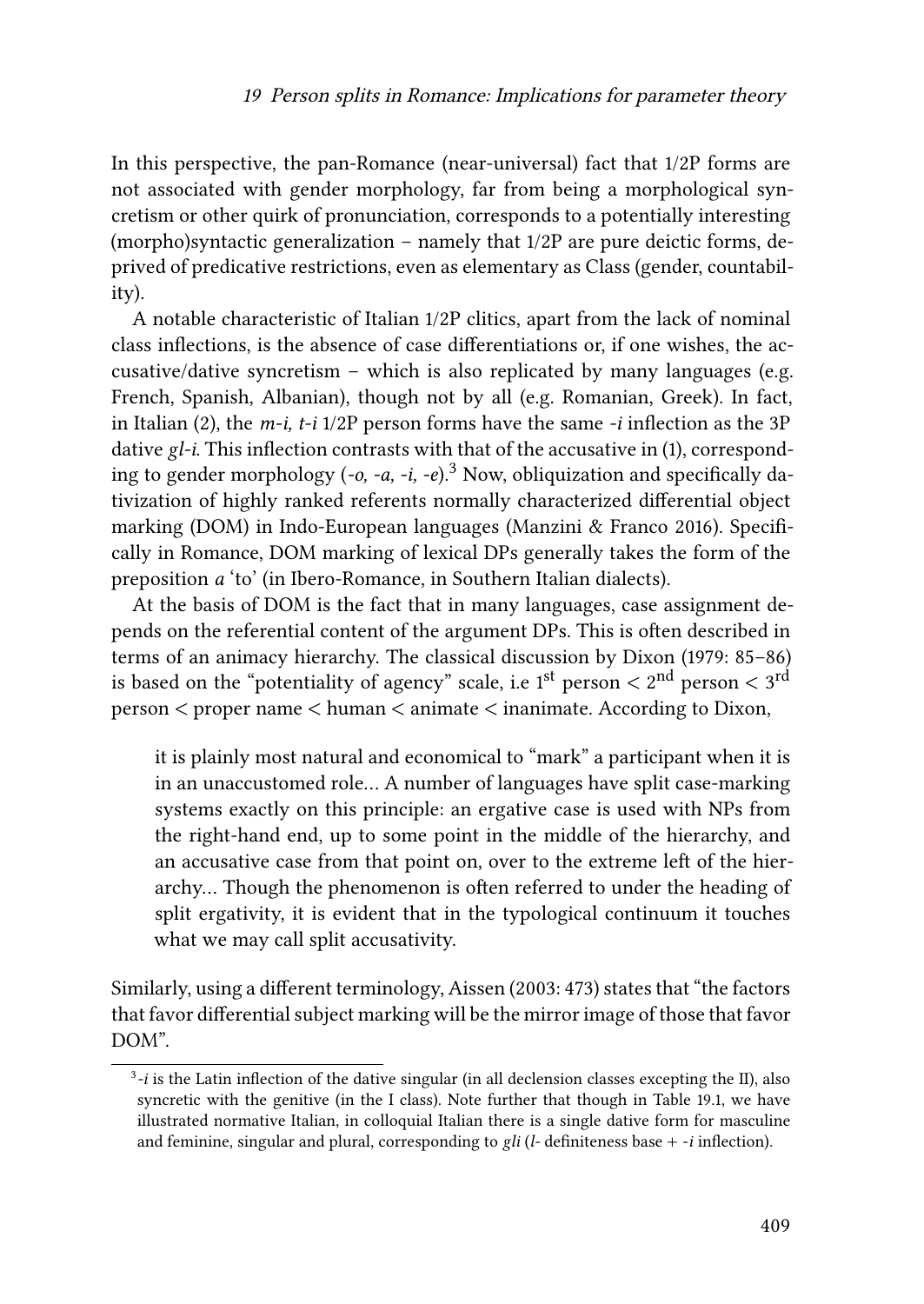The overt dative morphology of DOM objects suggests that these forms are not directly embedded as the internal argument of the event. Rather, their embedding requires the presence of a case layer, the dative, dedicated to the expression of possessors. We follow [Belvin & den Dikken \(1997:](#page-28-1) 170) in characterizing the possession relation in terms of zonal inclusion, i.e. "[e]ntities have various zones associated with them, such that an object or eventuality may be included in a zone associated with an entity without being physically contained in that entity". Following [Manzini \(2012\),](#page-30-1) we label the dative case, carrying the relational inclusion content, as ⊆.

In these terms, the structure of embedding of *mi/ti* in([2](#page-3-0)) remains constant despite the fact that two different structures of embedding are implied by the predicates *aiutare* 'help' and *parlare* 'speak (to)' with 3P clitics in([1\)](#page-2-1). In the struc-turein ([6\)](#page-7-0) we propose that the two arguments of  $\subseteq$  are the 1/2P clitic and – we assume – the event itself, adopting and adapting in this respect an idea of the applicative literature([Pylkkänen 2008\)](#page-30-4).

<span id="page-7-0"></span>

Intuitively, transitive predicates can be paraphrased by an elementary predicate associated with an eventive name. Thus *aiutare* 'help' alternates with *dare aiuto a* 'give help to'. [Hale & Keyser \(1993\),](#page-29-7) [Chomsky \(1995\)](#page-29-8) formalize this intuition about the complex nature of transitive predicates by assuming that they result from the incorporation of an elementary state/event into a transitivizing (typically causative) predicate. Within such a conceptual framework it becomes clearer what we mean when we say that in [\(6](#page-7-0)),  $\subseteq$  takes as its arguments the 1/2P pronoun and an elementary state/event. In other words,([6](#page-7-0)) can be informally rendered as 'He caused me to have help/talk'. We claim that the 1/2P pronoun in [\(6\)](#page-7-0) is introduced as a possessor, taking in its "zonal inclusion" domain an elementary event – for instance *aiuto* 'help'. By contrast, 3P complements of *aiutare* 'help' (or rather 'cause help') are embedded in a canonical transitive (causative) structure comprising a nominative agent and an accusative theme. The fact 3P arguments of *parlare* 'talk (to)' require the  $\subseteq$  embedding must be considered a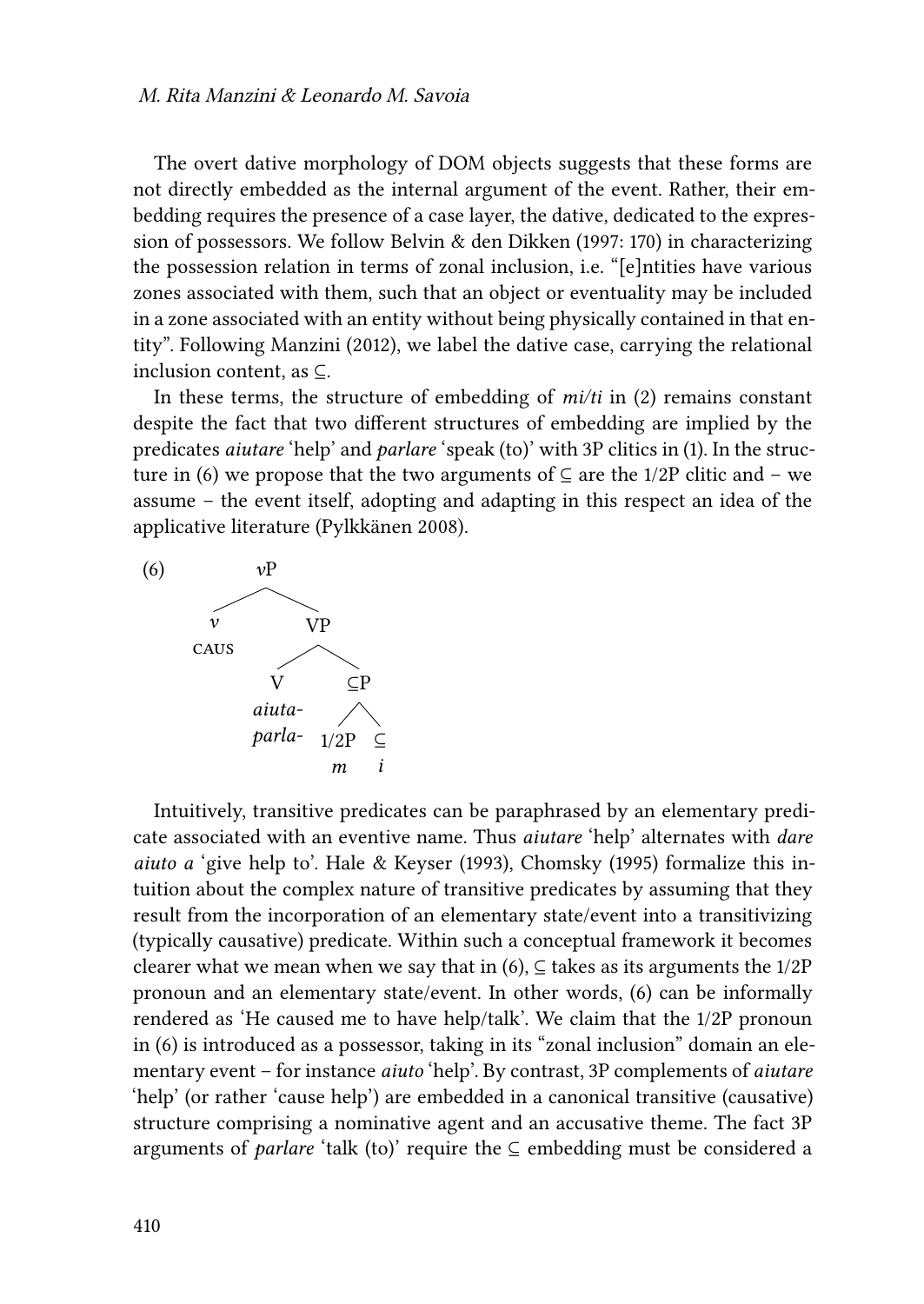lexically governed alternation (subject to considerable cross-linguistic variation, see [Svenonius 2002\)](#page-31-1).

[Manzini & Franco \(2016\)](#page-30-2) discuss potential problems for the present analysis in some detail. Specifically, the 1/2P argument of *aiutare* 'help' raises to the nominative position in the passive, while that of *parlare* 'talk (to)' does not, as in [\(7a](#page-8-0)) vs.([7](#page-8-0)b). The contrast in passivization is traditionally explained by the assumption that underlying cases are identical for 1/2P and 3P, though 1/2P are morphologically syncretic between dative and accusative. Thus the accusative object of *aiutare* 'help' can be passivized independently of whether it is 1/2P or 3P, while that of *parlare* 'talk (to)' cannot. Therefore the possible way to passivize *parlare* 'talk (to)' is an impersonal passive, as in [\(7b](#page-8-0)').

<span id="page-8-0"></span>(7) Italian

- a. Sono stato aiutato I.am been helped 'I was helped'
- b. \* Sono stato parlato I.am been spoken 'I was spoken to'
- b ′ . Mi to.me it.is been talked of you è stato parlato (di te) 'It was talked to me (about you)'

[Manzini & Franco \(2016\)](#page-30-2) propose a different explanation. They argue that the dative case with *parlare* 'talk (to)' is inherent, in the sense of [Chomsky \(1986\),](#page-29-9) i.e. it is selected by the verb. Under passive, inherent dative case must be preserved, yielding an impersonal passive, as in([7b](#page-8-0) ′ ) but barring raising to nominative position as in([7b](#page-8-0)). On the contrary, the dative case with *aiutare* 'help' and 1/2P objects is structural, since it depends not on the selection properties of the verb, but on the DOM configuration. Passive voids the context for the application of DOM, since the internal argument is raised out of its VP-internal position to [Spec, IP]. Therefore, no dative need be present in the derivation and sentences like [\(7](#page-8-0)a) are well-formed.

Before turning to agreement, it is worth mentioning that independent evidence for the presence of 1/2P vs. 3P splits in Romance DOM comes also from full pronouns – though it can only be briefly reviewed here. The standardly recognized manifestation of DOM in the Romance languages is the so-called prepositional accusative, whereby in a large number of Romance varieties (Ibero-Romance, Central and Southern Italian dialects, Romansh, Corsican, Sardinian,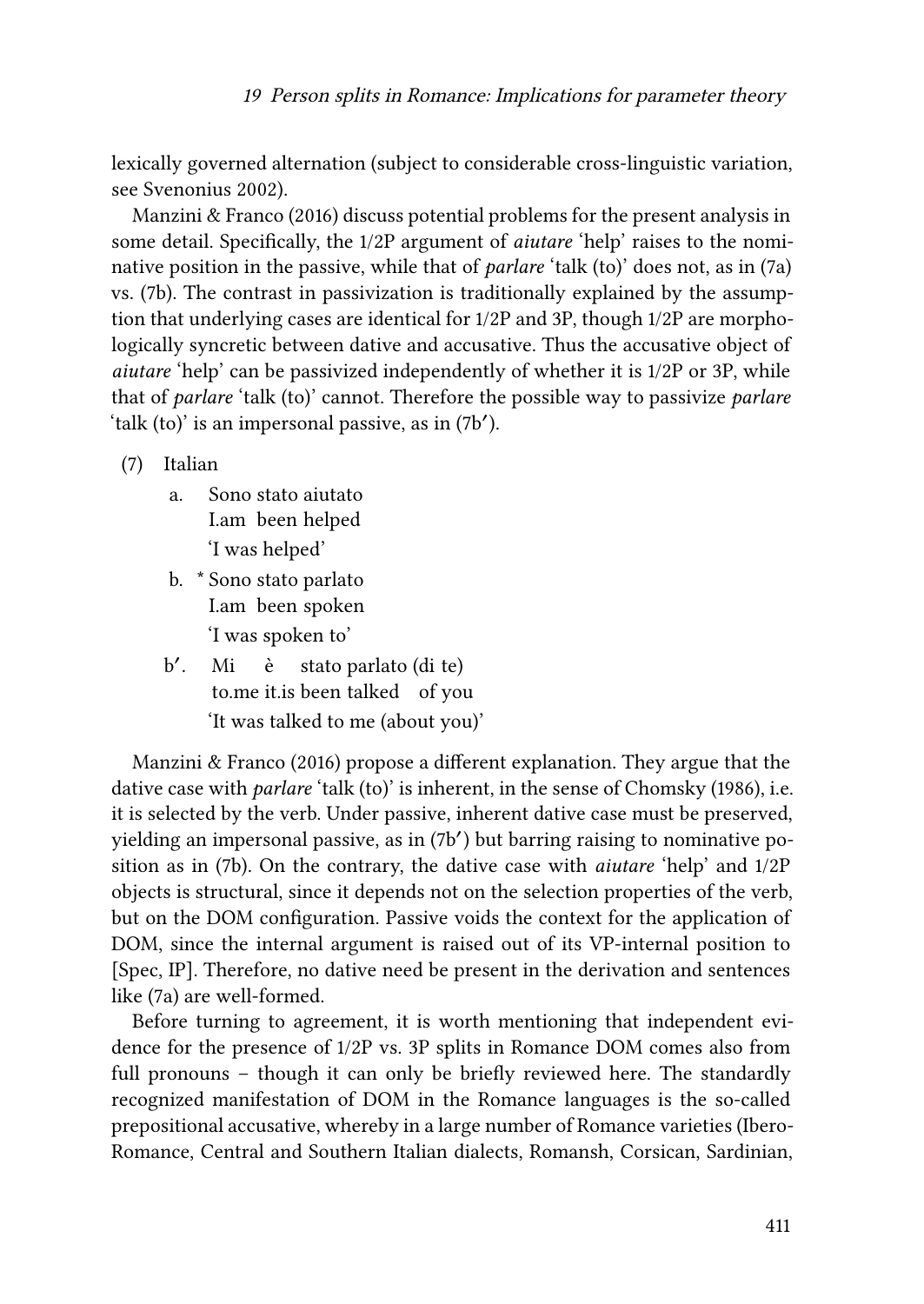Romanian) highly ranked objects are introduced by a preposition (with or without clitic doubling), most often *a*. The best known and most frequently attested pattern has DOM associated with definite/animate DPs, as in Standard Spanish (see [Aissen 2003](#page-28-0) for a typological survey, [von Heusinger & Kaiser 2011](#page-31-2) for a corpus study). However, as illustrated [Manzini & Savoia \(2005](#page-30-0): §4.9), [D'Alessandro](#page-29-10) [\(2015\)](#page-29-10), other splits along the descriptive animacy/definiteness hierarchies are attested by Italian varieties. What is relevant for present purposes is that in some Center-South Italian varieties only 1/2P internal arguments require DOM, as in [\(8](#page-9-0)a). 3P pronouns and kinship terms (essentially functioning as proper names) undergo ordinary (bare) embedding, as in([8b](#page-9-0)).<sup>4</sup>

- <span id="page-9-0"></span>(8) Italian Colledimacine (Abruzzi, [Manzini & Savoia 2005:](#page-30-0) 505)
	- a. a he.has called DOM me camatə a mme / a bom us nnu 'He called me / us'
	- b. a he.has called brother yours him camatə frattə tiə  $/kwi\delta\phi$ 'He called him / my brother'

Importantly, though the evidence from Italian 1/2P clitics reviewed would traditionally be treated in terms of morphological syncretism, there is no question that facts like([8\)](#page-9-0) are syntactic.

## **1.2 Clitics and Agree**

Let us then turn to agreement. Consider first 3P clitics. Under [Chomsky'](#page-29-11)s([2000;](#page-29-11) [2001](#page-29-12)) model of Agree, we may say that transitive verbs (i.e. verbs with an external argument and a *v* structural layer) include a probe on *v*, which attracts the closest

(i) Trieste, Venezia Giulia [\(Ursini 1988](#page-31-3): 548) el te ga bastonado a he you has beaten bom you ti 'He beat you up'

<sup>4</sup>Other varieties displaying the same pattern are Cagnano Amiterno (Abruzzi) and Borbona (Lazio); optionality of DOM in the 3P characterizes a few more dialects in the corpus, specifically Avigliano Umbro (Umbria), Torricella Peligna (Abruzzi), Canosa Sannita (Abruzzi). In fact, in contexts involving 1/2P pronouns, or in any event pronouns, DOM and clitic doubling can also surface in Northern Italian. In (i) we reproduce an example from Trieste (an anonymous reviewer suggests data from the dialectologically close variety of Padua).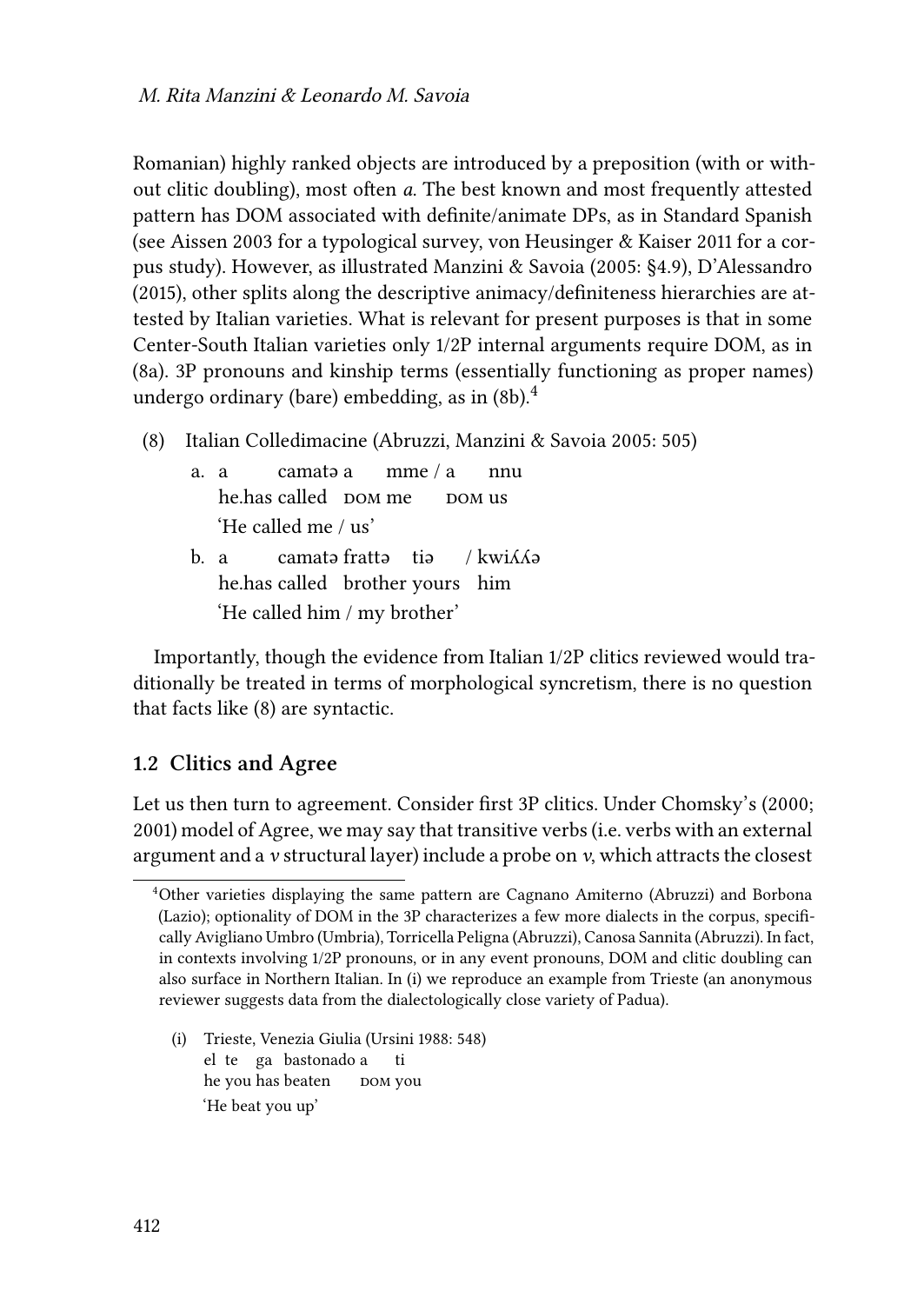argument (by Minimal Search), namely the object of V. Agree (i.e. Match/Identity) then goes through, yielding [\(9a](#page-10-0)); for the sake of exposition we have assumed that the clitic has a base position inside the VP. Otherwise, the perfect participle turns up inflected with the invariable masculine singular ending, as in [\(9](#page-10-0)b). The traditional assumption in this respect is that some sort of morphological default repairs the lack of syntactic agreement.

<span id="page-10-0"></span>(9) a.  $\lceil v \rceil$  *aiutata*  $\lceil v \rceil$  *la*]] b.  $\left[\begin{array}{cc} \sqrt{p} & \frac{p}{p} \\ \sqrt{p} & \frac{p}{p} \end{array}\right]$ 

For ease of exposition, we have assumed that the perfect participle is an unanalyzed unit, associated with a probe in the form of a feature matrix, essentially as in [Chomsky \(1995\).](#page-29-8) In reality, the perfect participle consists of a lexical base (inclusive of a so-called thematic, or inflectional class, vowel, which will be disregarded here), followed by a perfect ending *-t*, followed in turn by a suffix containinggender and number information  $(-o, -a, -i, -e)$ , as in ([10](#page-10-1)). The  $\varphi$  constituent is presumably to be identified with the agreement probe.

<span id="page-10-1"></span> $(10)$ 



Classical theories of null subjects hold the view that the finite inflection of languages like Italian is pronominal-like [\(Rizzi 1982\)](#page-30-5), hence it represents a lexicalization of the subject. In fact, in some models the *pro* empty category is dispensed with altogether [\(Borer 1986](#page-29-13) for an early statement, [Manzini & Savoia](#page-30-0) [2005;](#page-30-0) [2007](#page-30-6)). Suppose we generalize this idea to all agreement inflections. The perfect participle inflection, seen in Italian [\(9\)](#page-10-0), will be construed as an elementary lexicalization of the internal argument within the morphological structure of the verb, as schematized in([10](#page-10-1)). Classical theories of pro-drop hold the view that the finite inflection of languages like Italian is pronominal-like([Rizzi 1982](#page-30-5)); in fact, some models treat it as satisfying the EPP, so that the pro empty category becomes redundant([Borer 1986](#page-29-13); [Manzini & Savoia 2005](#page-30-0); [2007](#page-30-6)). Suppose we generalize this idea to all agreement inflections. The perfect participle inflection will then be construed as an elementary lexicalization of the internal argument, as schematized in [\(11](#page-11-0)).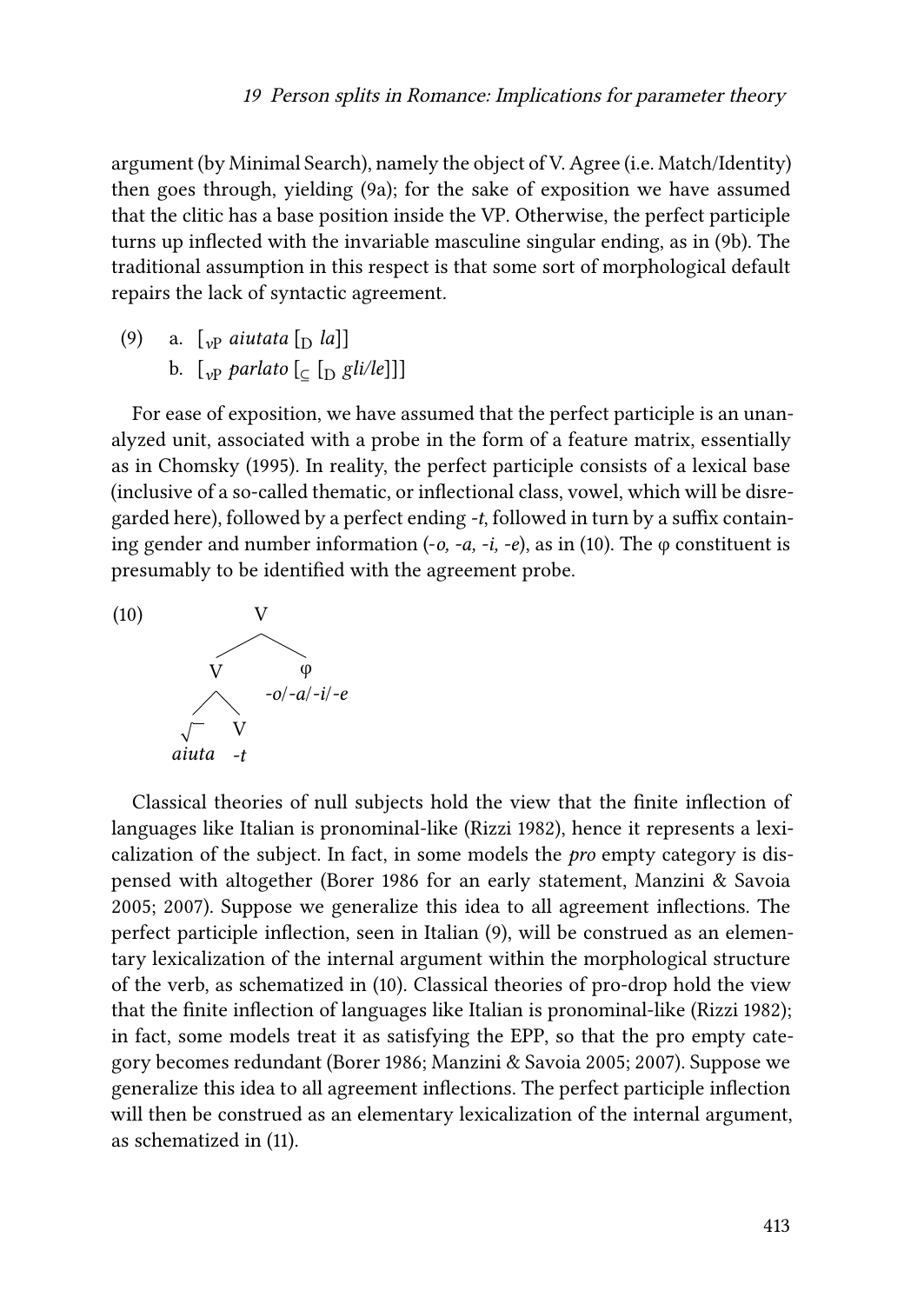<span id="page-11-0"></span>

In [\(11\)](#page-11-0), the φ constituent endowed with gender and number (i.e. nominal class) specifications needs a 1/2P or D closure in order to achieve referential status. This can only be obtained via the application of Agree. According to [Chomsky \(2000](#page-29-11): 122) "the simplest assumptions for the probe–goal system" are formulated as in [\(12\)](#page-11-1). Matching, namely feature identity according to [\(12](#page-11-1)a), "is a relation that holds of a probe P and a goal G. Not every matching pair induces Agree. To do so, G must (at least) be in the domain D(P) of P", defined as in([12b](#page-11-1)). Furthermore, "a matching feature G is closest to P if there is no G' in D(P) matching P such that G is in  $D(G')''$  as in [\(12](#page-11-1)c).

- <span id="page-11-1"></span>(12) [Chomsky \(2000:](#page-29-11) 122)
	- a. Matching is feature identity.
	- b. D(P) is the sister of P.
	- c. Locality reduces to closest c-command.

Our proposal (see also [Manzini & Savoia 2005;](#page-30-0) [2007](#page-30-6); [2011\)](#page-30-7) holds on to these "simplest assumptions", but revises their standard implementation, in keeping with the need to interweave morphological and syntactic analysis. Specifically, we may expand the schematic structure in([9a](#page-10-0)) as in [\(13](#page-11-2)). We translate the classical idea that φ features percolate to the head level *v* by assuming that labelling createsa  $(v, \varphi)$  projection. At this point Agree proceeds along the lines in ([12\)](#page-11-1) creating a pair ordered by c-command and obeying locality, normally taken to be (*aiutata*, *la*). We may equally, and more perspicuously, pare the Agree sequence down to (-*a, -a*).

<span id="page-11-2"></span>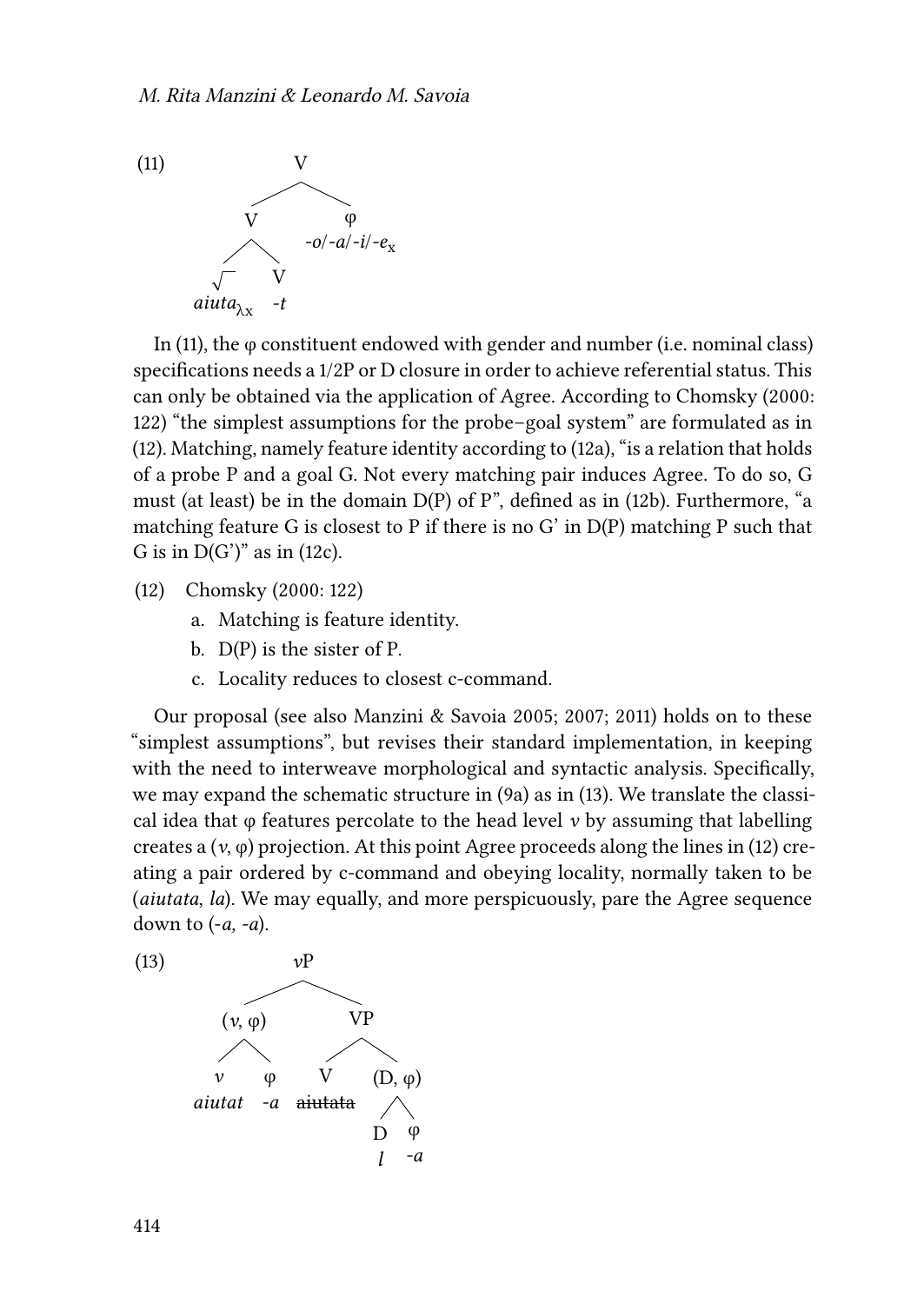We know that in [Chomsky](#page-29-11)'s([2000](#page-29-11); [2001](#page-29-12)) conception, Agree is a matter of deleting the uninterpretable features of the probe, with the result that a single copy of an agreement pair survives, namely the interpretable copy of the goal. But this is simply a technical implementation. One may keep closer to the morphological reality of agreement and assume that agreement is a matter of feature unification. Thus the agreement pair for([13\)](#page-11-2) unifies the feminine features instantiated by the *-a* inflections of *v* and D. As a result, the D features morphologically instantiated by *l-* provide the necessary and sufficient referential closure for the internal argument of *aiutare* 'help'. In this perspective, the satisfaction of Full Interpretation at the conceptual-intentional (CI) interface depends on the fact that the operation of Agree creates an equivalence set, interpreted as a single argument with multiple occurrences (what [Manzini & Savoia 2007](#page-30-6) call agreement chains).

Let us then consider the 3P non-agreeing pattern in([9](#page-10-0)b). The internal structure of the perfect participle is as already indicated in([9\)](#page-10-0), except that *parlare* 'speak (to)' does not introduce an internal argument. Rather, it selects the dative preposition or case, i.e. an element with  $(\subseteq)$  relational content, introducing a possessor. As a consequence, the φ node is externalized by the invariable *-o* ending, as in([14\)](#page-12-0); the latter could be the realization of an empty φ node, i.e. what is traditionally called a default.<sup>5</sup>

<span id="page-12-0"></span>

At this point, we are in a position to consider the crucial 1/2P data. Specifically, with *aiutare* 'help' two alternatives are possible. In present terms, the first alternative consists in the partial saturation of the internal argument of the participle bya gender and number inflection, as in ([15](#page-13-0)). The  $\varphi$  probe can be matched with the 1/2P content as a goal, creating an agreement pair. The operation requires that the 1/2P constituent is visible despite the presence of  $\subseteq$  oblique morphology; in other words the ⊆ case morphology must be transparent. We already suggested in the discussion surrounding [\(13](#page-11-2)) that the right way to think about

<sup>&</sup>lt;sup>5</sup>In a less stipulative way, in the absence of an internal argument, we could take the  $\varphi$  node to realize the abstract event argument. Note that in Romance languages where productive neuter gender is available (Central Italian dialects, [Manzini & Savoia 2005](#page-30-0); [2017\)](#page-30-8), the latter is associated with mass and eventive contents and also with invariable perfect participles.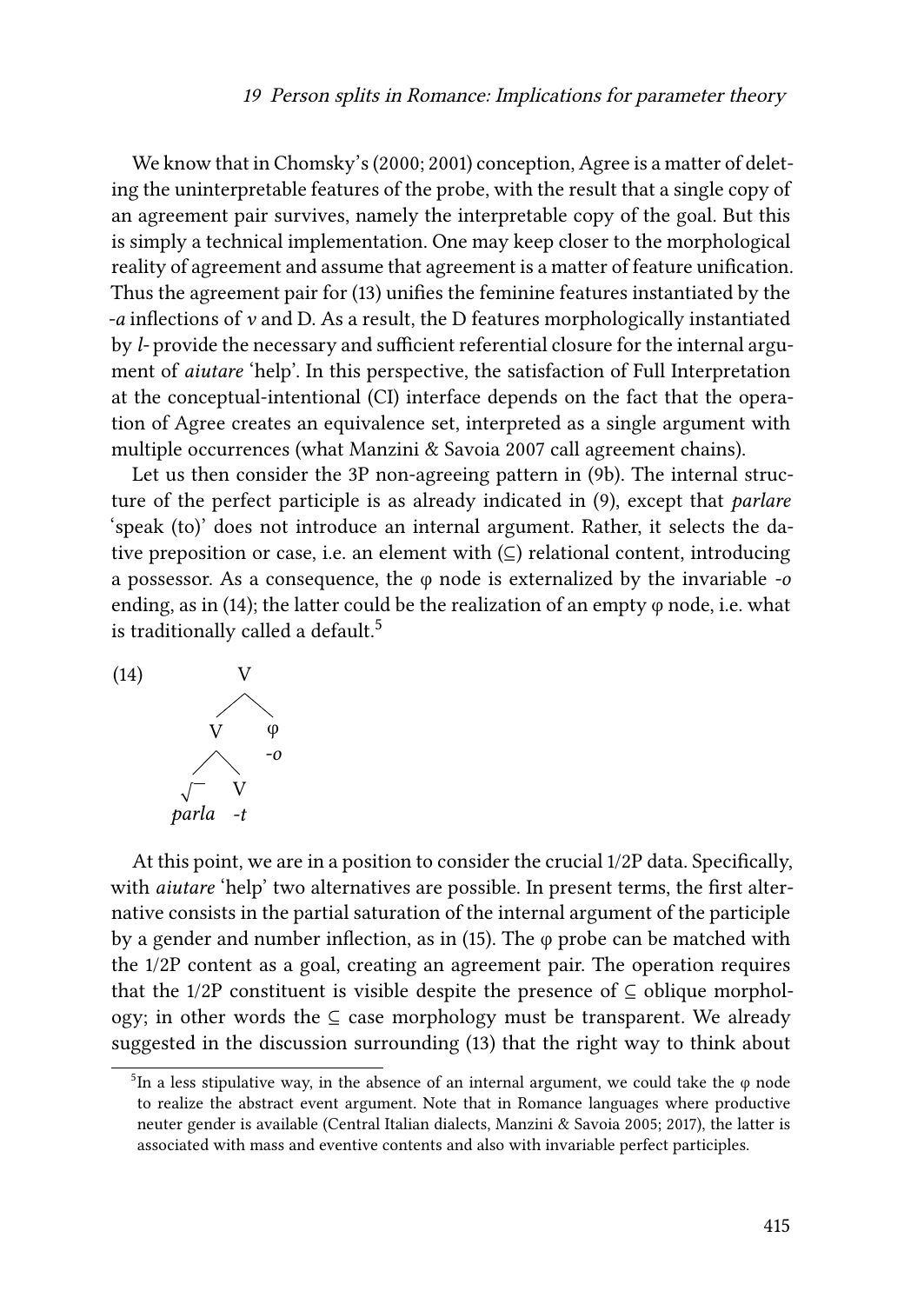agreement pairs is not in terms of feature deletion (à la Chomsky), but rather of feature unification. Hence the descriptive gender and number properties of the *-a* inflection are unified with the 1/2P deictic properties of the clitic *m-/t-* under non-distinctness. More conventionally, we may add to the structure of the *m-/t*clitic an abstract  $\varphi$  node, and assume that the content of this abstract  $\varphi$  node gets identified with that of the participle; the deictic content of 1/2P provides the required referential closure.

<span id="page-13-0"></span>

Next, consider the non-agreeing 1/2P structure in([16\)](#page-13-1). With *parlare* 'talk (to)', asalready reviewed in relation to the 3P clitic in ([13\)](#page-11-2),  $\subseteq$  is selected by the verb, and an agreement probe cannot be generated; rather the  $\varphi$  slot of the participle is empty, i.e. a default (but see footnote [5\)](#page-11-2). With *aiutare* 'help' the agreement probe may be generated and satisfied along the lines of([15\)](#page-13-0). We now propose that the agreement probe may equally not be generated, since the structure includes an oblique ⊆ object, albeit a structural (non-selected) one as in [\(17\)](#page-14-0).

<span id="page-13-1"></span>(16)  $[\int_{v}$  *aiutato/parlato*  $[\int_{v}$   $[\int_{1/2}$  *m-/t-*]  $[\int_{v}$  *i*]]]

Let us summarize so far. We propose that a verb like *parlare* 'talk (to)' selecting an inherent  $\subseteq$  oblique, never generates a  $\varphi$  probe on the participle. A verb like *aiutare* 'help' generates a φ probe, when it is construed with an internal argument. However if DOM changes the internal argument to an ⊆ oblique, two possibilities are available. The first one is that the  $\varphi$  probe is generated on the participle and matched to the DOM object – in other words the latter is treated like a direct object and unlike an inherent oblique. Alternatively, the structural oblique is treated like an inherent (i.e. selected) oblique, resulting in empty/default agreement.

An analysis along these lines is supported by the observation that agreement is optional also with 3P clitics, if they are associated with structural oblique case,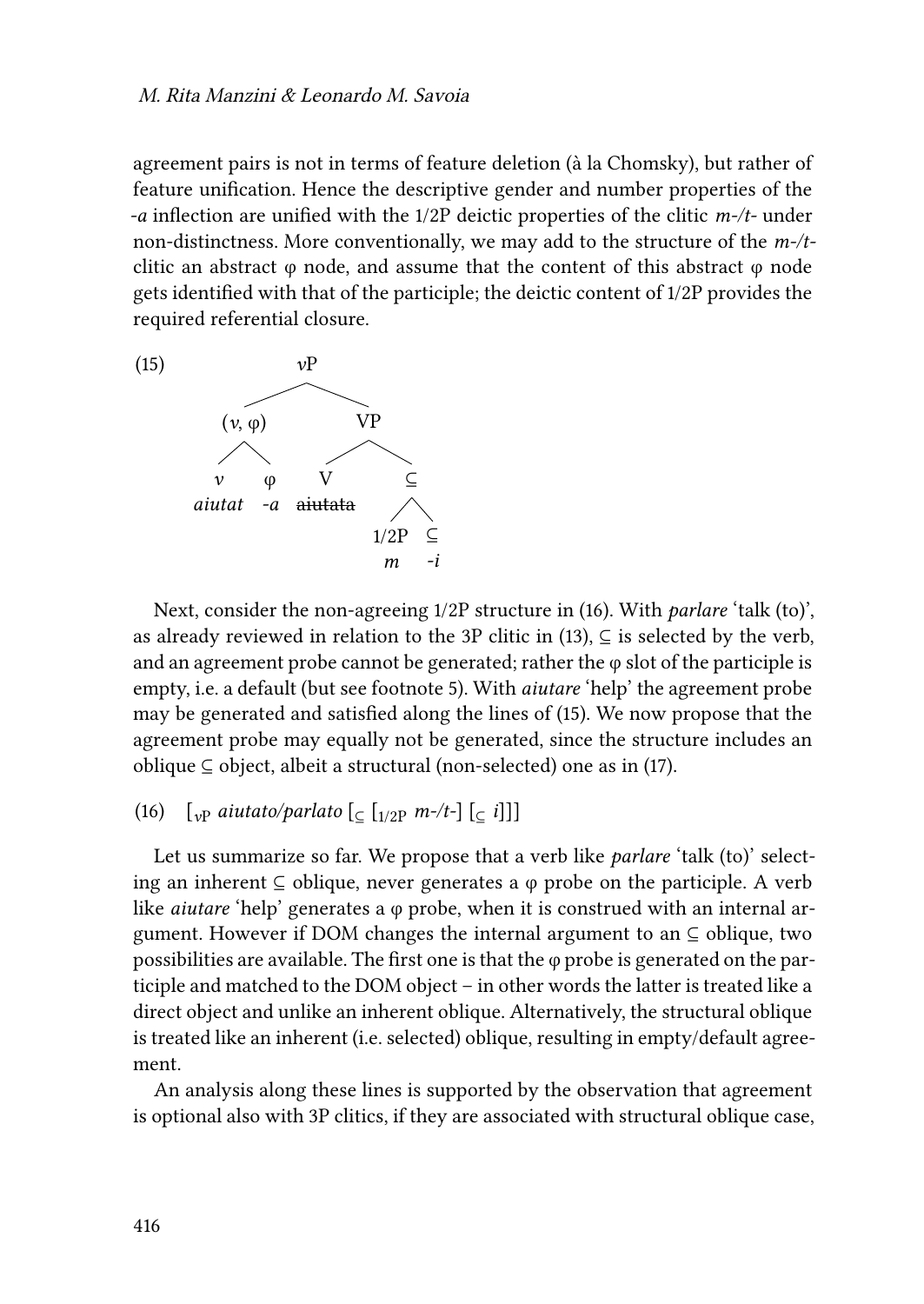i.e. oblique case which is not inherently assigned by the verb. Thus the *ne* genitive clitic in [\(17](#page-14-0)) licences agreement in the plural (masculine or feminine); however the invariant (masculine singular) form of the perfect participle is equally allowed in the relevant idiolects. We assume that genitive represents an instantiation of the same predicative content  $(\subseteq)$  as dative – except that dative predicates possession/inclusion between two arguments of a VP, while genitive predicates possession/inclusion between a D(P) and a modifier it embeds. In([17\)](#page-14-0) the genitive *ne* clitic refers to a larger set including the two (*due*) objects I bought. On this basis, an agreement alternation is as expected depending on whether the  $(\subseteq)$ argument is treated along the lines of([14\)](#page-12-0) or [\(15](#page-13-0)).

<span id="page-14-0"></span>(17) Italian

Ne of.them I.have bought-M.PL bought-F.PL bought-M.SG two ho comprat-i / comprat-e / comprat-o due 'I have bought two of them'

The facts that we have considered so far involve an extremely limited portion of the lexicon of just one language, essentially Italian clitics. Yet we have sought to explain them in terms of syntactic macrocategories, such as the Participant/ non-Participant Person split and specifically its interaction with DOM phenomena. We must therefore briefly pause to consider whether these proposals are tenable with respect to available crosslinguistic evidence.

Importantly, the optionality of agreement with 1/2P clitics in Italian simply replicates at a smaller scale a well-known independent parameter affecting DOM obliques. The Indo-Aryan languages are a case in point. On the one hand, these languages present agreement of the perfect participle with the internal argument, for instance in Hindi [\(18](#page-14-1)a), where the internal argument is absolutive (and the external argument ergative). On the other hand the relevant languages are characterized by DOM, generally opposing animates to inanimates, realized by means of a postposition, which in Hindi is -*ko*, as in [\(18](#page-14-1)b). What is relevant here is that the DOM object does not Agree with the perfect participle, which shows up in the default masculine singular.

- <span id="page-14-1"></span>(18) Hindi([Mohanan 1995](#page-30-9): 83; [Ahmed 2006](#page-28-2): 3)
	- a. Anil-ne kitaabẽ becĩĩ Anil-erg book.f.pl sell.pfv-f.pl 'Anil sold (the) books.'
	- b. Anjum-ne Anjum.f.sg-erg Saddaf.f.sg-dom see.pfv.m.sg saddaf-ko dekhaa 'Anjum saw Saddaf.'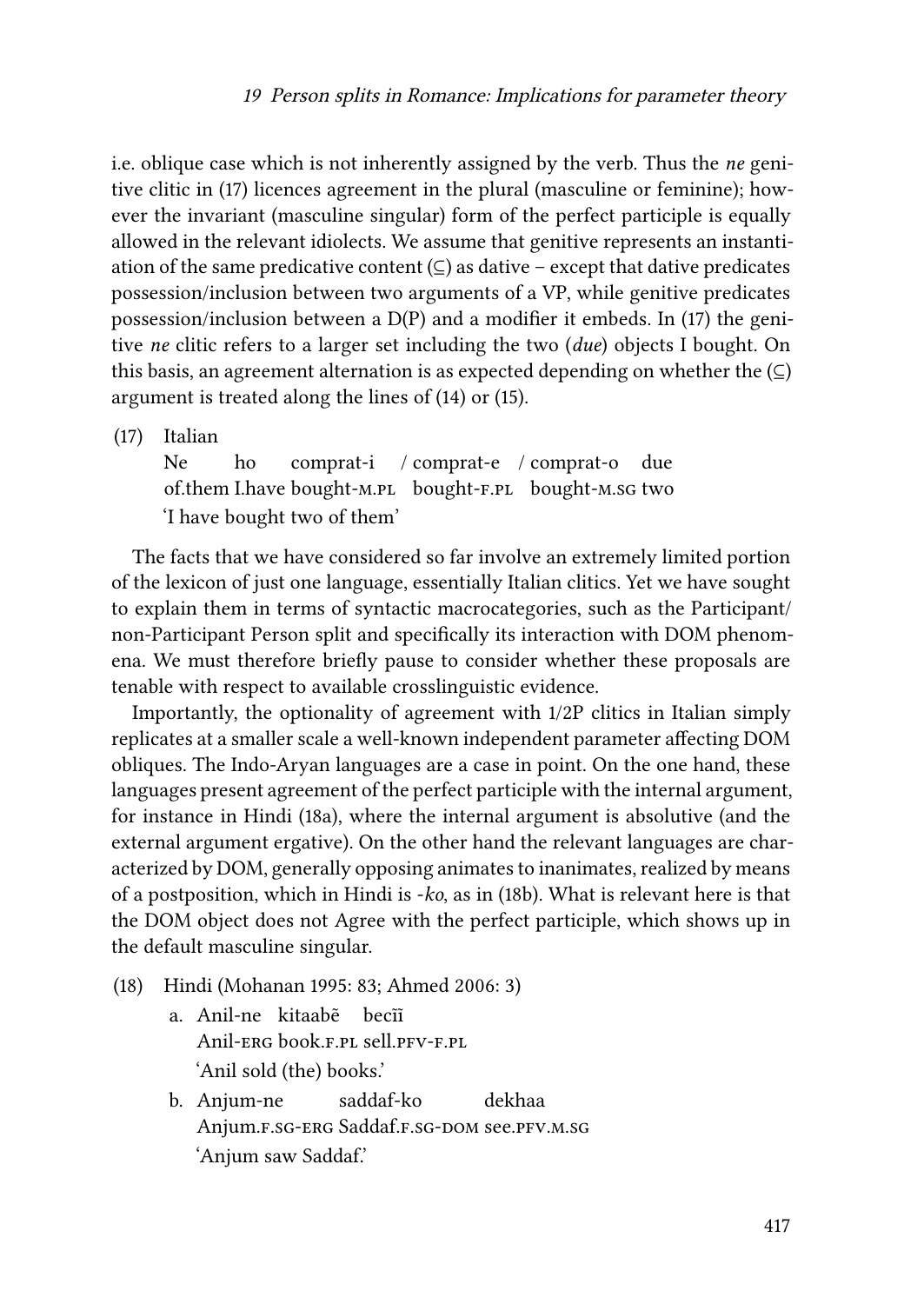Though the Hindi pattern is robustly attested, in some Indo-Aryan languages DOM objects, also realized by an oblique postposition Agree with the perfect participle exactly as absolutive objects do. Thus in Marwari, a Rajasthani language the perfect participle "always agrees with O whether it is [DOM] marked or not" according to [Verbeke \(2013](#page-31-4): 234). Crucially "agreement with an IO or an experiencer, marked with the same postposition is out of the question"([Verbeke](#page-31-4) [2013](#page-31-4): 234). In([19\)](#page-15-0) we illustrate just agreement of the perfect participle with DOM objects (-*nai*).

<span id="page-15-0"></span>(19) Rajasthani([Khokhlova 2002\)](#page-29-14) RaawaN giitaa-nai maarii Rawan.m Gita.ғ-dom beat.pғv.ғ be.prs.3sg hai 'Rawan has beaten Gita'

Recall that our thesis is that it is not possible to explain the case and agreement patterns of 1/2P clitics in Italian in terms of morphological idiosyncrasies. Rather, 1/2P clitics are targeted by DOM, hence they are externalized by oblique case. This in turn yields two possible grammars for agreement, one in which agreement probes characterize bare objects and DOM objects – and an alternative grammar in which agreement probes are restricted to bare objects. The data from Indo-Aryan languages are introduced here to confirm that these two options characterize DOM (of the Indo-European type) quite generally.

Thus, given any language in which we have evidence for both object agreement and DOM (on a person split basis, on an animacy basis), we expect optionality of DOM agreement (Italian) or obligatoriness of DOM agreement (Rajasthani/Marwari) or impossibility of DOM agreement (Hindi). These predictions are quite weak, but the data do not seem to warrant any stronger analysis; in other words we only predict that we will not find agreement with DOM objects to the exclusion of bare objects – which is correct.<sup>6</sup>

In conclusion, Italian (and Romance) object pronouns (clitic and full) provide evidence for the presence of 1/2P vs. 3P splits. Some of the facts we observed could in principle be handled in terms of morphological idiosyncrasies. Here we

<sup>6</sup>We do not have data on how DOM interacts with perfect participle agreement in varieties like Colledimacine in [\(8\)](#page-9-0) or Trieste in fn 4. In any event, the analysis in the text excludes only the possibility that 1/2P agrees while 3P does not; this state of affairs is not attested in any Italian dialect, to the best of our knowledge. Note also that we do not make predictions on languages with no DOM. In principle we do not expect any asymmetries (for instance between 1/2P and 3P) in (object) agreement – but there may be reasons independent of DOM why such asymmetries are found.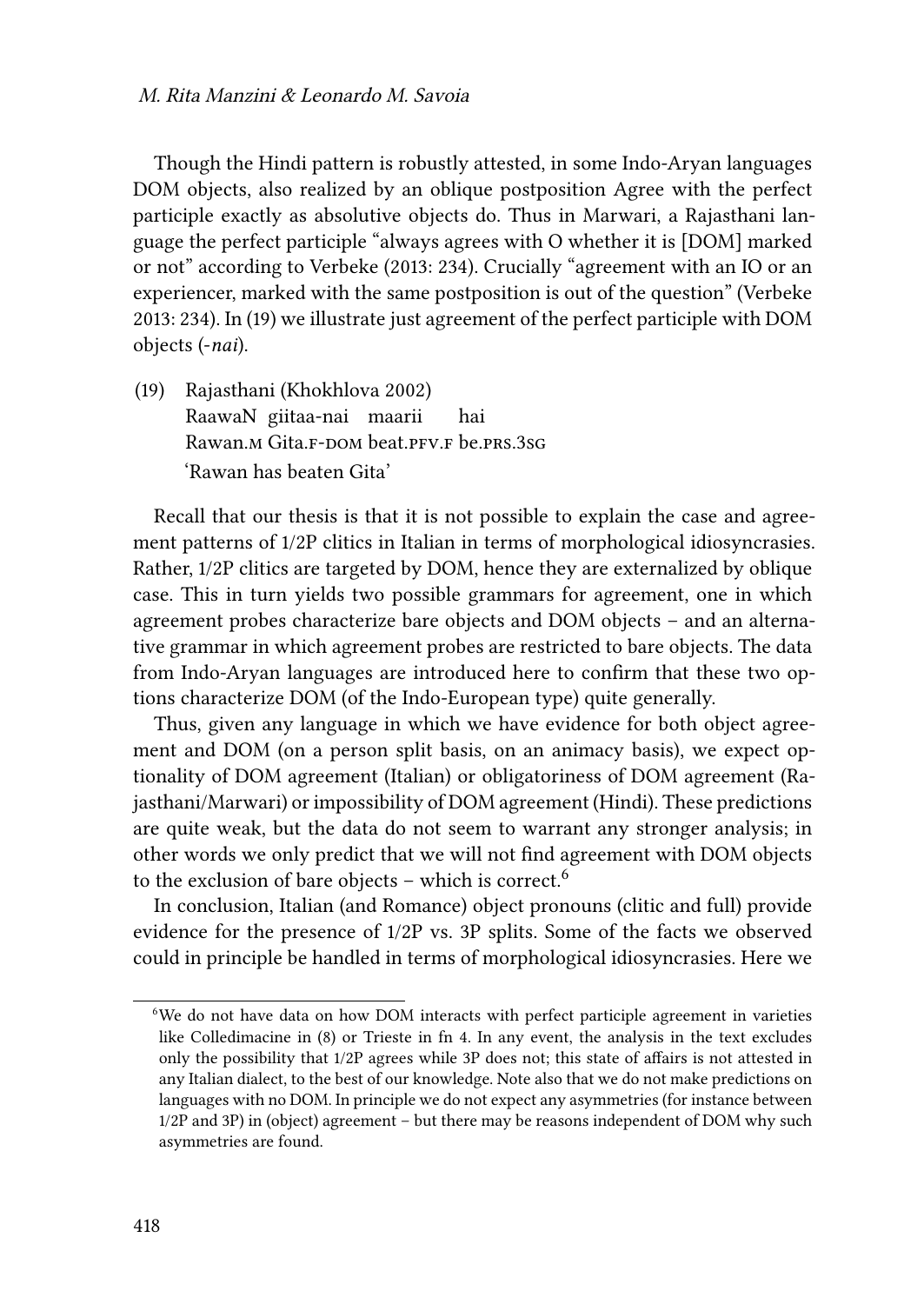argued instead that their lack of gender/number inflections may points to a genuine difference in constituent structure with 3P pronouns, which are effectively definite Ds. More to the point, the so-called accusative/dative syncretism in Italian 1/2P clitics and their optional activation of perfect participle agreement are connected with the DOM treatment of 1/2P clitics in the core syntax.

# <span id="page-16-0"></span>**2 1P vs. 2P: Northern Italian subject clitics**

In this section we address the issue of whether the Romance languages display evidence for a 1P vs. 2P split. To this end we consider subject clitics in Northern Italian varieties and specifically patterns of partial pro-drop. The microparametric variation involved (in the sense of [Kayne 2000](#page-29-15)) will ultimately lead us to discuss recent proposals as to the nature of parameters and specifically their relation to macrocategorial splits such as 1P vs. 2P or, going back to§[1,](#page-1-0) 1/2P vs. 3P.

## <span id="page-16-2"></span>**2.1 Partial pro-drop in Northern Italian dialects**

[Manzini & Savoia \(2005:](#page-30-0) §2.3) provide subject proclitic paradigms for 187 Northern Italian varieties (as counted by [Calabrese 2008](#page-29-1)). Many of these dialects are characterized by partial pro-drop, namely the presence of no lexicalization for certain forms of the paradigm. The interest of the phenomenon is that only a minority of the logically possible patterns are actually attested. To begin with, 3P clitics (or a subset of them) are lexicalized in the quasi totality of Northern Italian dialects. Because of this, we illustrate first variation in the P(erson) paradigm, keeping the presence of D (i.e. 3P) forms constant.

<span id="page-16-1"></span>The logical possibilities for combining four person denotations with two choices for lexicalization (P vs. zero) are sixteen. In the absence of further constraints, we expect to find all of them. However [Manzini & Savoia \(2005\),](#page-30-0) [Manzini](#page-30-10) [\(2015\)](#page-30-10) tabulate only six possible proclitic patters, as shown in [\(20\)](#page-16-1). This result remains constant if instead of considering null subjects slots, we consider slots taken by syncretic clitics lacking specialized P morphology.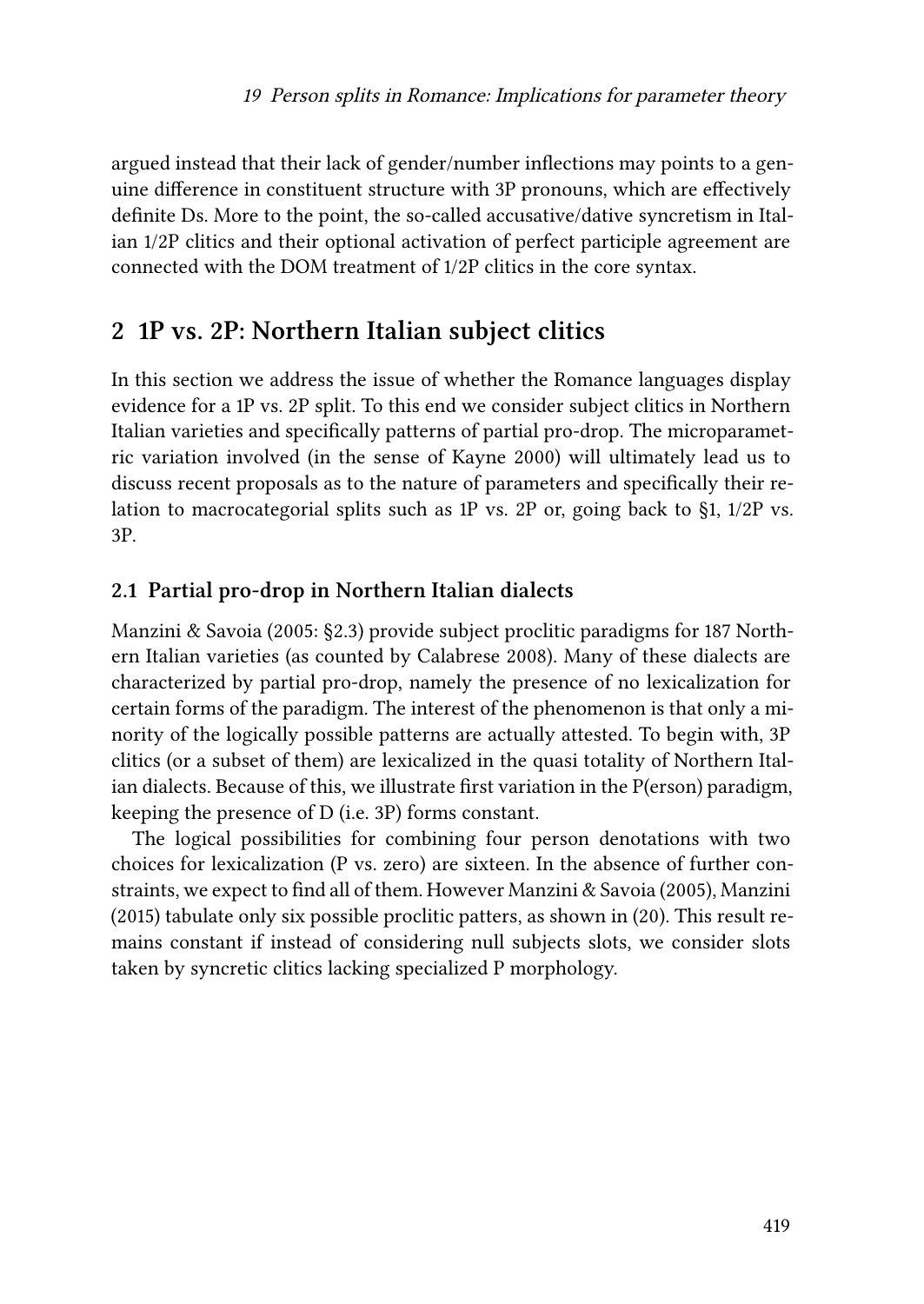| (20) |     |            | 1st         | 2nd         | 3rd         | 4th         | 5th          | 6th |
|------|-----|------------|-------------|-------------|-------------|-------------|--------------|-----|
|      | 1.  | Prali      |             | P           | D           | P           | P            | D   |
|      | 2.  | Corte/Sief |             | P           | D           |             |              | D   |
|      | 3.  | Càsola     |             | $\mathbf P$ | D           |             | $\mathbf P$  | D   |
|      | 4.  | $^\star$   |             | P           | D           | P           |              | D   |
|      | 5.  | $^\star$   | P           |             | D           | $\mathbf P$ | $\mathbf P$  | D   |
|      | 6.  | $^\star$   | ${\bf P}$   |             | D           |             |              | D   |
|      | 7.  | $^\star$   | P           |             | D           |             | P            | D   |
|      | 8.  | $\star$    | ${\bf P}$   |             | $\mathbf D$ | P           |              | D   |
|      | 9.  | French     | P           | P           | D           | P           | P            | D   |
|      | 10. | Sillano    | $\mathbf P$ | P           | D           |             |              | D   |
|      | 11. | $^\star$   | P           | P           | D           |             | $\mathbf{P}$ | D   |
|      | 12. | $\star$    | P           | P           | $\mathbf D$ | $\mathbf P$ |              | D   |
|      | 13. | Livo       |             |             | D           |             |              | D   |
|      | 14. | $^\star$   |             |             | D           | P           | P            | D   |
|      | 15. | $\star$    |             |             | D           |             | P            | D   |
|      | 16. | $\star$    |             |             | D           | P           |              | D   |
|      |     |            |             |             |             |             |              |     |

French in line 9 is the best-known Romance language that lexicalizes all P and D subject clitics. A language like Livo in line 13 further implies a 1/2P vs. 3P split. Apart from French and Livo, the other existing languages of([20](#page-16-1)) externalize subject clitics along a finer fault line, that between speaker and hearer. This may result in the externalization of just hearer reference, as in line 3 (Càsola); however, the lexicalization of just speaker is unattested. In order to account for the speaker/hearer asymmetry, [Manzini & Savoia \(2011\),](#page-30-7) [Manzini \(2015\)](#page-30-10) formulate the split between speaker and hearer (1P vs. 2P) as in [\(21](#page-17-0)), in terms of the salience of speaker reference.

#### <span id="page-17-0"></span>(21) Speaker reference is (pragmatically) salient

([21\)](#page-17-0), interacting with a universal rule/principle of grammar, namely Recoverability [\(22\)](#page-18-0), explains why Càsola in line 3 of [\(20\)](#page-16-1) is a possible language, while its mirror image in line 8 is impossible. Recoverability is standardly conceived as a principle constraining the deletion operation. Equivalently one may construe it as a constraint on the enrichment of L(ogical)F(orm), as in [\(22](#page-18-0)); in either case its content remains constant, i.e. that of licensing lack of Externalization. The salience of 1P in [\(21](#page-17-0)) makes it (pragmatically) recoverable, in the sense of([22](#page-18-0)), independently of any other syntactic or semantic condition being satisfied – licensing its lack of externalization. This is not the case for 2P, which must therefore be lexicalized. Therefore [\(21](#page-17-0)) crossed with Recoverability yields the prevalence of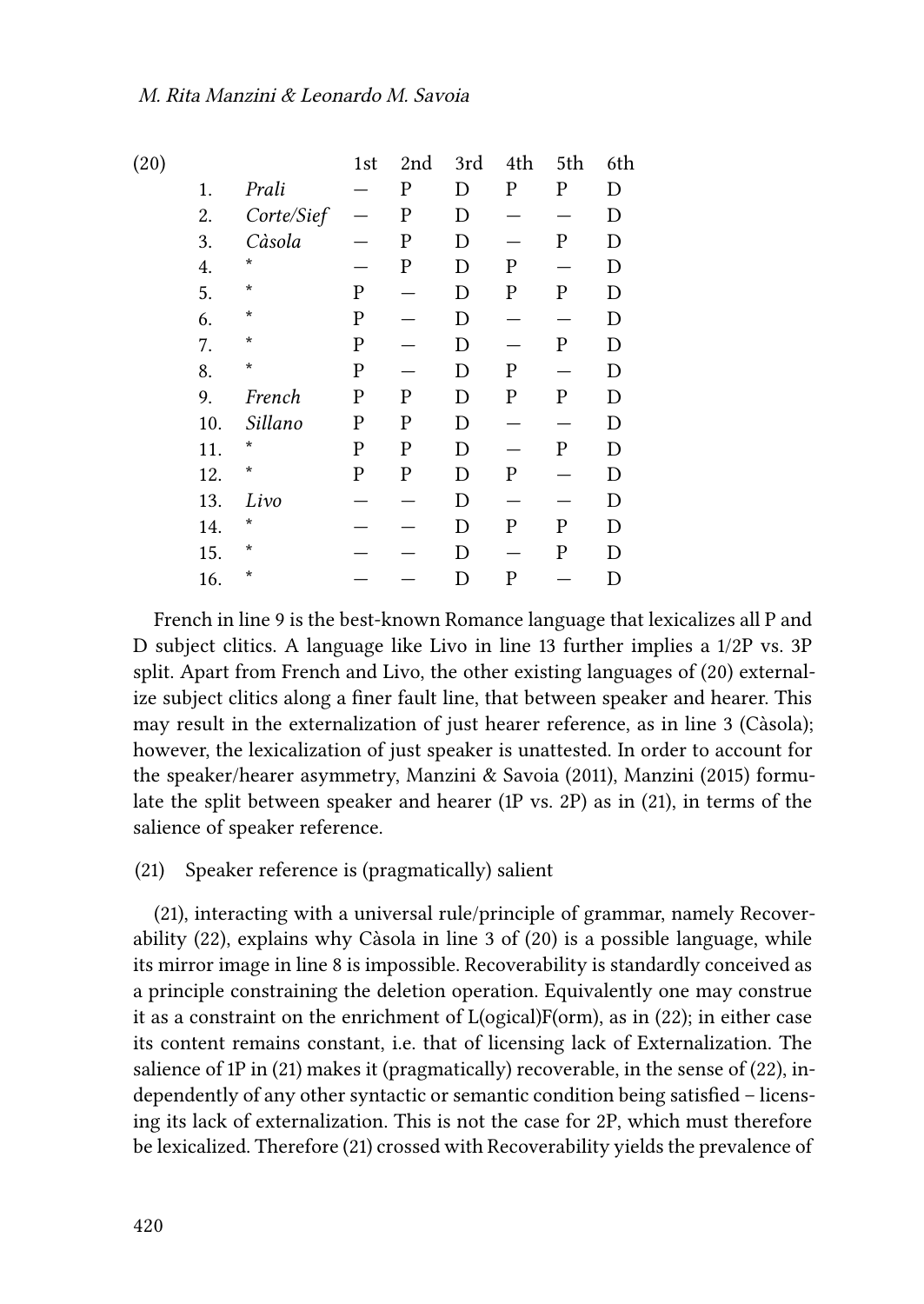2P lexicalizations over 1P ones in([20](#page-16-1)). To be more precise, rows 1-3 are allowed because 1P is not lexicalized and 2P is; rows 5 to 8 are excluded because 1P is lexicalized and not 2P; rows 4, 12 and 16 are excluded because this latter pattern holds in the plural.

#### <span id="page-18-0"></span>(22) Recoverability Recover non-externalized LF content (referential etc.)

Nevertheless, there are patterns in([20](#page-16-1)) which are excluded even though 2P is lexicalized, including rows 11 and 15. Descriptively, what seems to be relevant is that the speaker vs. hearer split is defined in the plural but not in the singular. We may therefore assume that [\(21](#page-17-0)) either applies to the singular, i.e. to speaker proper, or it cannot apply at all, as in([23](#page-18-1)). In other words, it is possible for it to be defined in the singular of a given language, and not in the plural– but not vice versa. A point to which we will return is that [\(23\)](#page-18-1) is a statement about a value of a given categorial split (singular vs. plural) blocking another categorial split, namely the salience or prominence of speaker (vs. other referents).

<span id="page-18-1"></span>(23) [\(21](#page-17-0)) is not defined in the plural.

Recall next that([20](#page-16-1)) records the attested variation in P lexicalization in languages where 3P (D) is invariably lexicalized. It is implicit in the way data are tabulated that the lexicalization of 3P is assumed to define an independent parameter. Thus in([20](#page-16-1)) there are varieties, for instance Livo, where the D series is lexicalized, but there is no exponent for P, defining a categorial split along the lines of([24](#page-18-2)), i.e. the 1/2P vs. 3P split also dealt with in [§1.](#page-1-0)

<span id="page-18-2"></span>(24) P (Participant) vs. D (Definiteness) referent

One may then expect the reverse situation to [\(20\)](#page-16-1) to be attested, where 3P pronouns are not lexicalized, while on the contrary P pronouns are. Specifically, we may expect six languages to be generated, where 3P is zero and P slots vary alongthe lines discussed for  $(20)$  $(20)$  $(20)$  – i.e. lexicalization only of 2P is possible, and plural is not more differentiated than singular. If D is not lexicalized and P is not either we obviously have a classical pro-drop language like Italian (pattern 13). Pattern 2, with 2P as the sole lexicalized Participant form is also found. Pattern 9 is possible in turn – but it should be noted that in the dialect of Faeto (and the similar dialect of Celle, cf. footnote [5](#page-11-2)), the 3P form is undifferentiated/syncretic,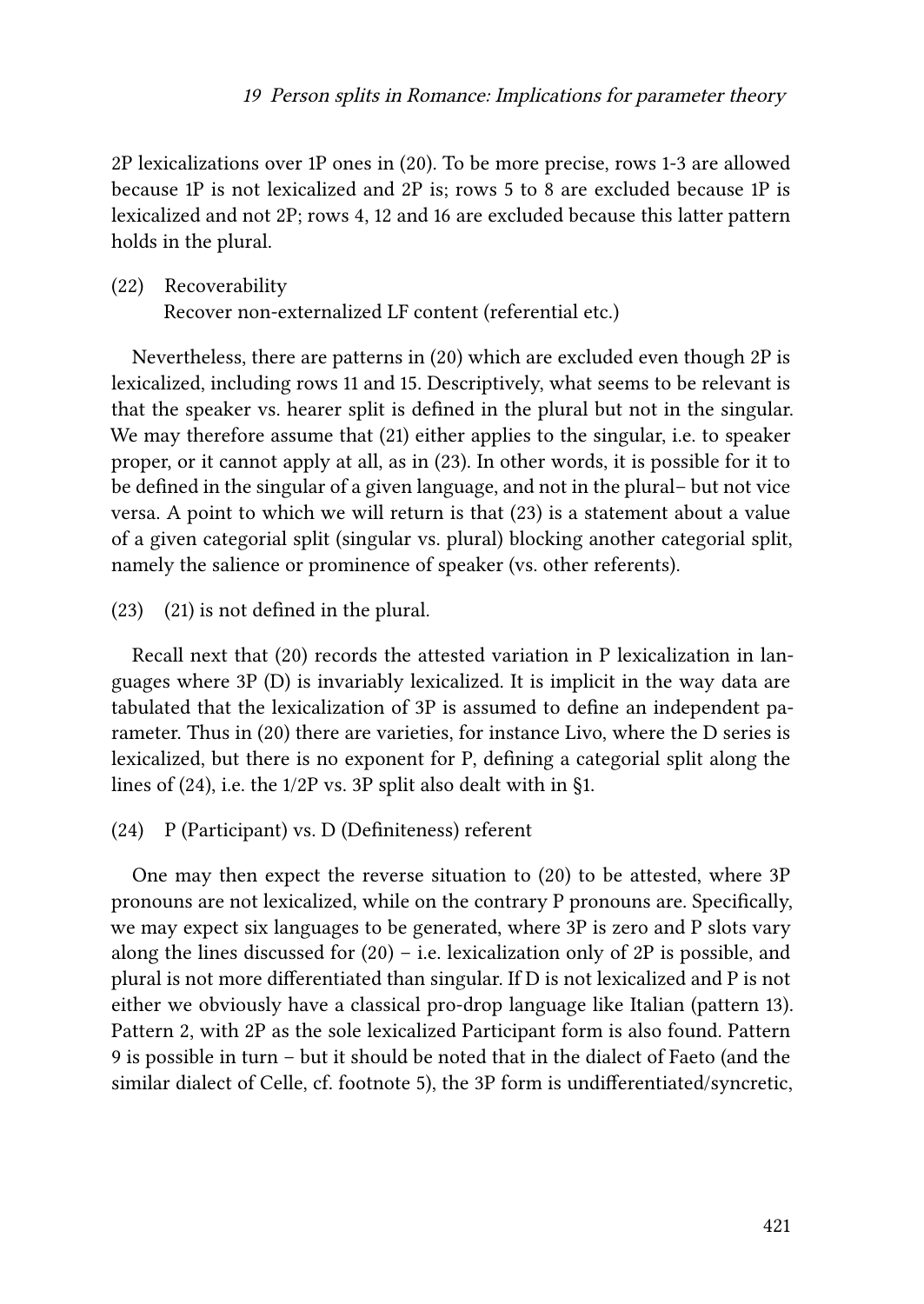rather than zero.<sup>7</sup> These facts are depicted in  $(25)$ , where pattern numbers refer back to corresponding patterns in [\(20](#page-16-1)). Evidently, our analysis overgenerates three patterns, namely 1, 3, 10. However, the sample of dialects missing 3P is very small (cf. footnote [7\)](#page-18-2). This means that the conclusions we can infer from it are not necessarily significant when it comes to overgeneration. In any event, the analysis does not undergenerate.

<span id="page-19-0"></span>

| (25) |     |               |                          | 1st 2nd 3rd 4th 5th 6th |                          |   |   |  |
|------|-----|---------------|--------------------------|-------------------------|--------------------------|---|---|--|
|      | 1.  | *             |                          |                         |                          | р |   |  |
|      | 2.  | Tetti         |                          | P                       |                          |   |   |  |
|      | 3.  | $\star$       |                          | P                       |                          |   | P |  |
|      |     | 9. Faeto      | $\mathbf{P}$             | $\overline{P}$          | $\overline{\phantom{a}}$ | P | P |  |
|      | 10. | *             | P                        | P                       |                          |   |   |  |
|      |     | 13. (Italian) | $\overline{\phantom{0}}$ |                         |                          |   |   |  |

We should also consider the possibility that 3P singular splits from 3P plural. The lexicalization of the 3P plural to the exclusion of the 3P singular is not attested; this may be due to the fact that the plural cannot be more highly differentiated (via lexicalization) than the singular. In other words, the proposal we put forth in [\(23](#page-18-1)), saying that the 1P vs. 2P split may not be instantiated in the plural, should really be generalized to the possibility that any given split may be instantiated in the singular and the plural, along the lines in [\(26\)](#page-19-1), but not vice versa. Thus, since 3P singular will have nominal class properties, along the lines of §[1](#page-1-0), we may conclude that it is possible to have them represented in the singular and not in the plural (pro-dropped) but not vice versa.

<span id="page-19-1"></span>(26) Categorial split x is not defined in the plural.

By combining a lexicalized 3P singular, a zero 3P plural and the attested P configurations in([20\)](#page-16-1), we may expect six patterns, as in([27\)](#page-20-0). Only two of them are found, namely pattern 13, where only the 3P singular is lexicalized, and pattern 2 where 2P singular and 3P singular are lexicalized.<sup>8</sup> We observe that in all possible patterns the plural is consistently zero, suggesting that patterns 1, 3

 $7$ Besides Tetti (Dronero, in the Occitan Val Maira) other varieties that display the pattern in line 2 are Sarre (Franco-Provençal), and Bonifacio (at the southern tip of Corsica). Celle San Vito and Faeto, exemplifying the pattern in line 9, are Franco-Provençal varieties of Southern Italy (Franco-Provençal colonies).

 $8$ Besides Olivetta (West Ligurian, on the Occitan borders), other varieties that display the pattern in line 2 are Olivetta San Michele (Western Liguria, on the Occitan borders), Varese Ligure (Liguria), Calasetta (Ligurian dialect of Sardinia) and Como (Lombardy). Acceglio (in the Occitan Val Maira) is the only representative for the pattern in line 13 present in the corpus.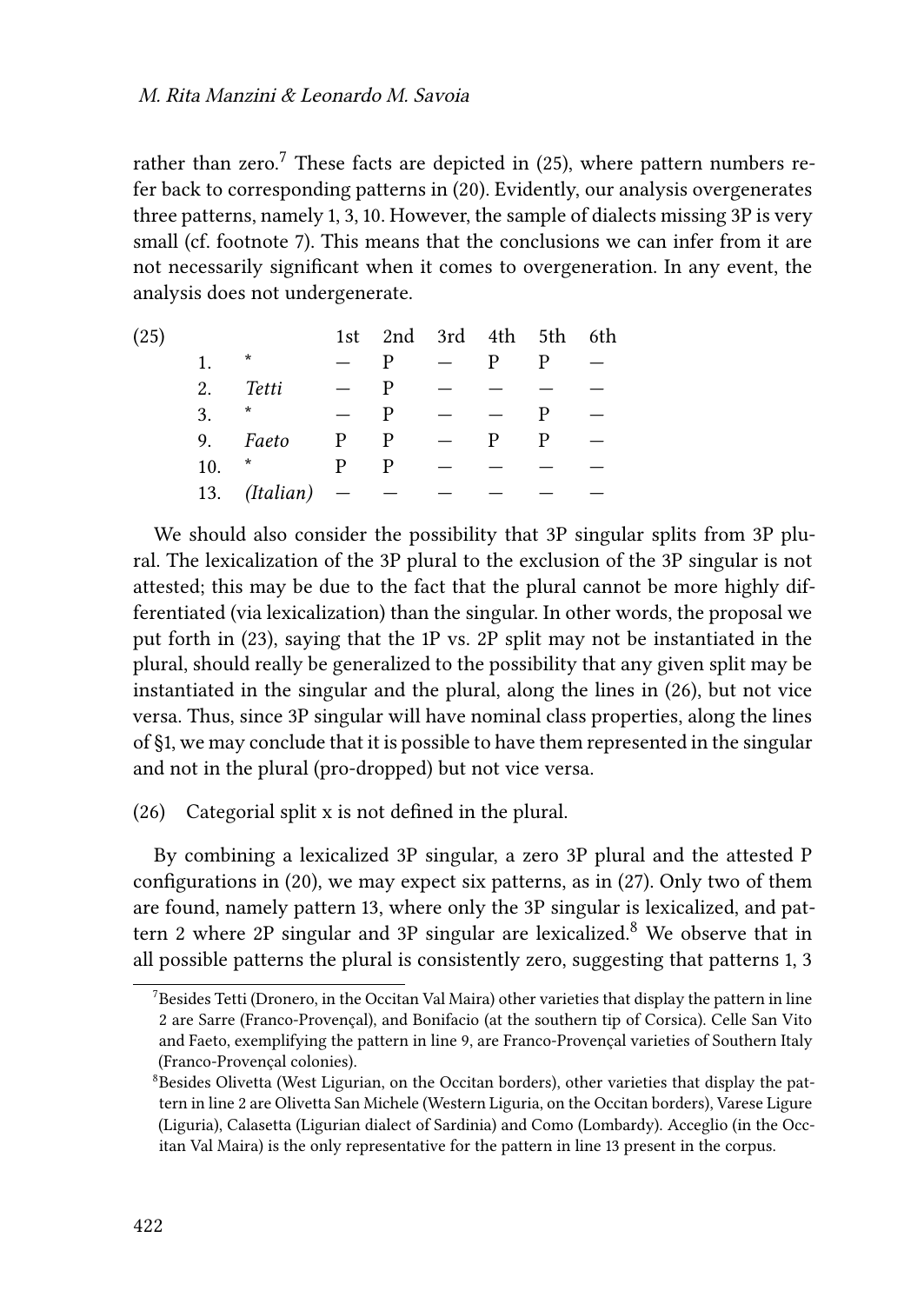and 9 ought to be excluded because of the presence of plural P forms. Again the relevant idea seems to be that the plural cannot be more highly differentiated than the singular, excluding a person split in the plural (zero 3P vs. lexicalized 1/2P) where there is none in the singular. This would mean that our approach overgenerates only pattern 10 – though the disclaimer about the small number of dialects with the desired 3P configuration (cf. footnote [8\)](#page-19-1) applies here as well. Importantly, the approach does not undergenerate.

<span id="page-20-0"></span>

| (27) |     |              |                          | 1st 2nd 3rd 4th 5th 6th |        |   |   |  |
|------|-----|--------------|--------------------------|-------------------------|--------|---|---|--|
|      | 1.  | $^\star$     |                          | р                       | D      | P |   |  |
|      | 2.  | Olivetta     | $\overline{\phantom{m}}$ | P                       | D      |   |   |  |
|      | 3.  | *            |                          | P                       | D      |   | р |  |
|      | 9.  | $^\ast$      | P                        | P                       | D      | P | P |  |
|      | 10. | $^\star$     | р                        | P                       | D      |   |   |  |
|      |     | 13. Acceglio |                          |                         | $\Box$ |   |   |  |

Moving away from the finer empirical details and on to the overall theoretical picture, we assume that a rule of Externalization, in the sense of Berwick  $\&$ [Chomsky \(2011\)](#page-28-3) pairs a CI content with a sensory-motor (SM) content, as in [\(28](#page-20-1)). Parameter values are the SM choices that([28](#page-20-1)) brings into effect, by interacting with C-I categorial splits such as Participant vs. Definite/Demonstrative, 1P vs. 2P, singular vs. plural. Similarly the 1P vs. 2P categorial split may interact with Recoverability, determining a fundamental asymmetry in Externalization. If so, the parameters are effectively the categorical splits themselves.

<span id="page-20-1"></span>(28) Externalization

Pair a CI content x with a SM content y

Activating a yes value of a parameter implies activating the categorial split – otherwise the split remains inactive, corresponding to the zero value of the parameter. Generalizing from statements like [\(23\)](#page-18-1),([26\)](#page-19-1) one may further surmise a schema for the interaction between parameters, as in([29](#page-20-2)). In other words, when parameters cross, one of them may remain undefined for one value of the other. Thus the Speaker vs. other referents parameter (or categorial split) may remain undefined for value plural of the singular vs. plural parameter.

<span id="page-20-2"></span>(29) Parameter (i.e. categorial split) A is not defined for value 0/1 of parameter (i.e. categorial split) B

In the next section we try to clarify our conception of the relation between categorial splits and parametrization, by comparing it to the notion of parameter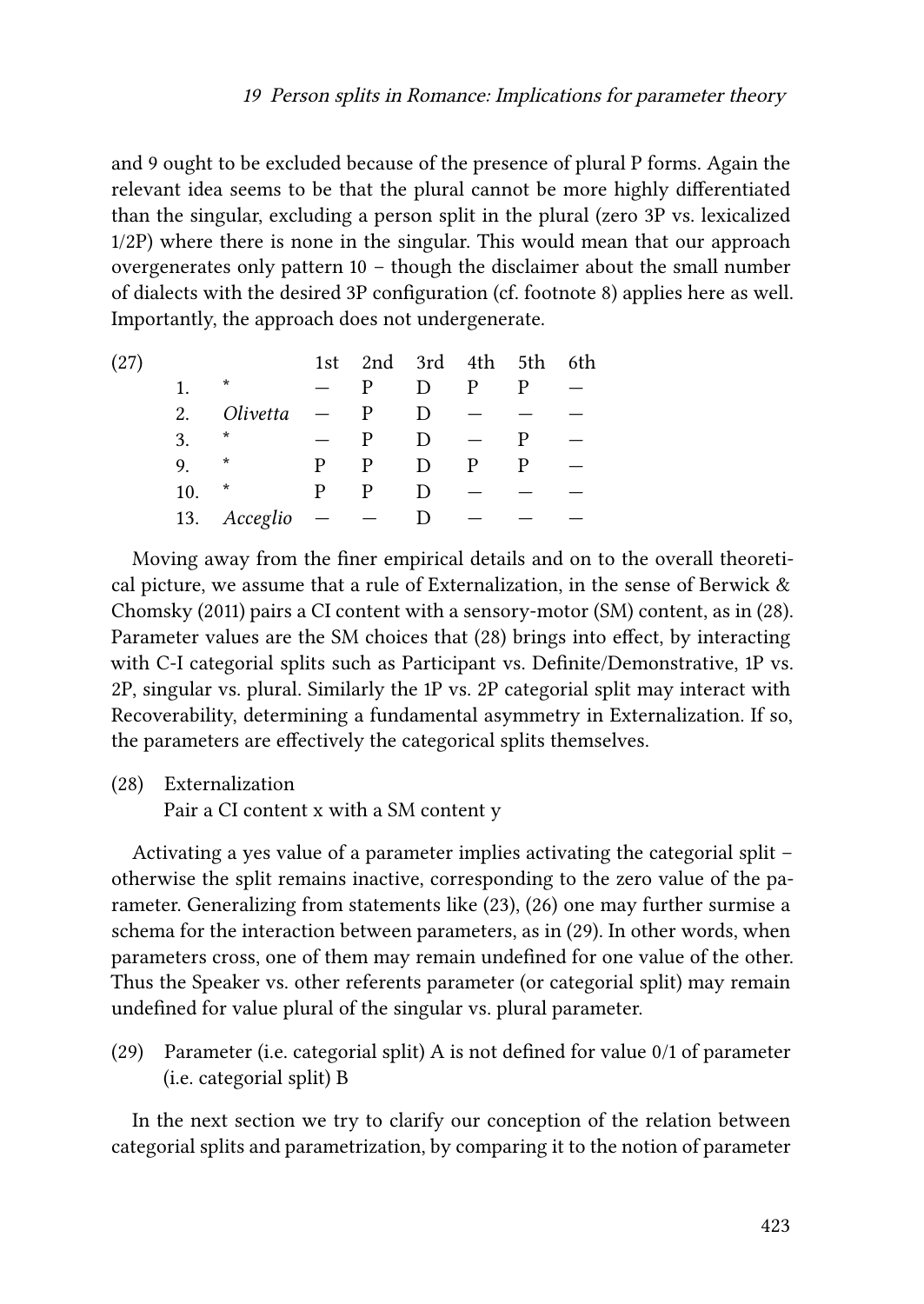proposed within the *Rethinking comparative syntax* (ReCoS) project. Before doing so, we will briefly turn to alternative analyses of the Northern Italian partial pro-drop patterns, in terms either of cartographic hierarchies or of a Distributed Morphology-type component.

#### **2.2 Competing views of parametrization**

The data tabulated in([20\)](#page-16-1) have attracted at least two types of analyses, besides the one defended here. [Cardinaletti & Repetti \(2008\)](#page-29-0) argue that Person implicational hierarchies of the type proposed by typological work translate into structural hierarchies of Person positions. As the empirical basis of their work, they adopt [Renzi & Vanelli'](#page-30-11)s (1983) generalizations, which are based on a relatively restricted set of 30 dialects. These generalizations yield an implicational hierarchy  $2^{\rm nd}$  singular  $<$  3 $^{\rm rd}$  singular  $<$  3 $^{\rm rd}$  plural. Thus a language may lexicalize only  $2^{\rm nd}$ singular; it may lexicalize  $2<sup>nd</sup>$  singular and  $3<sup>rd</sup>$  singular, or it may lexicalize  $2<sup>nd</sup>$ singular,  $3^{\text{rd}}$  singular and  $3^{\text{rd}}$  plural – but other possibilities are excluded. [Cardi](#page-29-0)[naletti & Repetti](#page-29-0) map this implicational hierarchy to the structural configuration in [\(30\)](#page-21-0). They propose that in([30](#page-21-0)) the 2sg position is licenced by verb movement to it. In turn, both the 3sg and the 2sg positions are licenced by verb movement to the 3sg, and so on. This means that no position can be licences unless 2sg is; 3sg can be licences only if 2sg is; and so on.

#### <span id="page-21-0"></span>(30) [3pl [3sg [2sg

[Cardinaletti & Repetti](#page-29-0)'s (2008) proposal is typical of a range of cartographic responses to microparametric variation, under which a relatively simple computational component is maintained, while the underlying structures on which it operates are finely articulated. This response is empirically inadequate for the Northern Italian subject clitic data. The larger database of [Manzini & Savoia](#page-30-0) [\(2005\)](#page-30-0) brings out a few systematic counterexamples to [Renzi & Vanelli \(1983\)](#page-30-11) and hence to [Cardinaletti & Repetti](#page-29-0); notably in varieties like Livo in [\(20\)](#page-16-1), 3P subject clitics are realized, but not the 2P clitic.

A different approach is taken by [Calabrese \(2008\),](#page-29-1) who concludes that the correct level of analysis at which to account for the intricate microvariation illustrated by Northern Italian subject clitics is not syntax but morphology. Recall that in introducing [\(20\)](#page-16-1) we have noticed that the absence of subject clitics for a given set of forms is attested if and only if syncretic realizations are attested for the same set. It is therefore syncretisms, rather than partial pro-drop, that Calabrese sets out to account for. Calabrese's analysis is again based on a person hierarchy, namely 2sg < 3sg < 3pl < 1sg < 2pl < 1pl. For Calabrese, this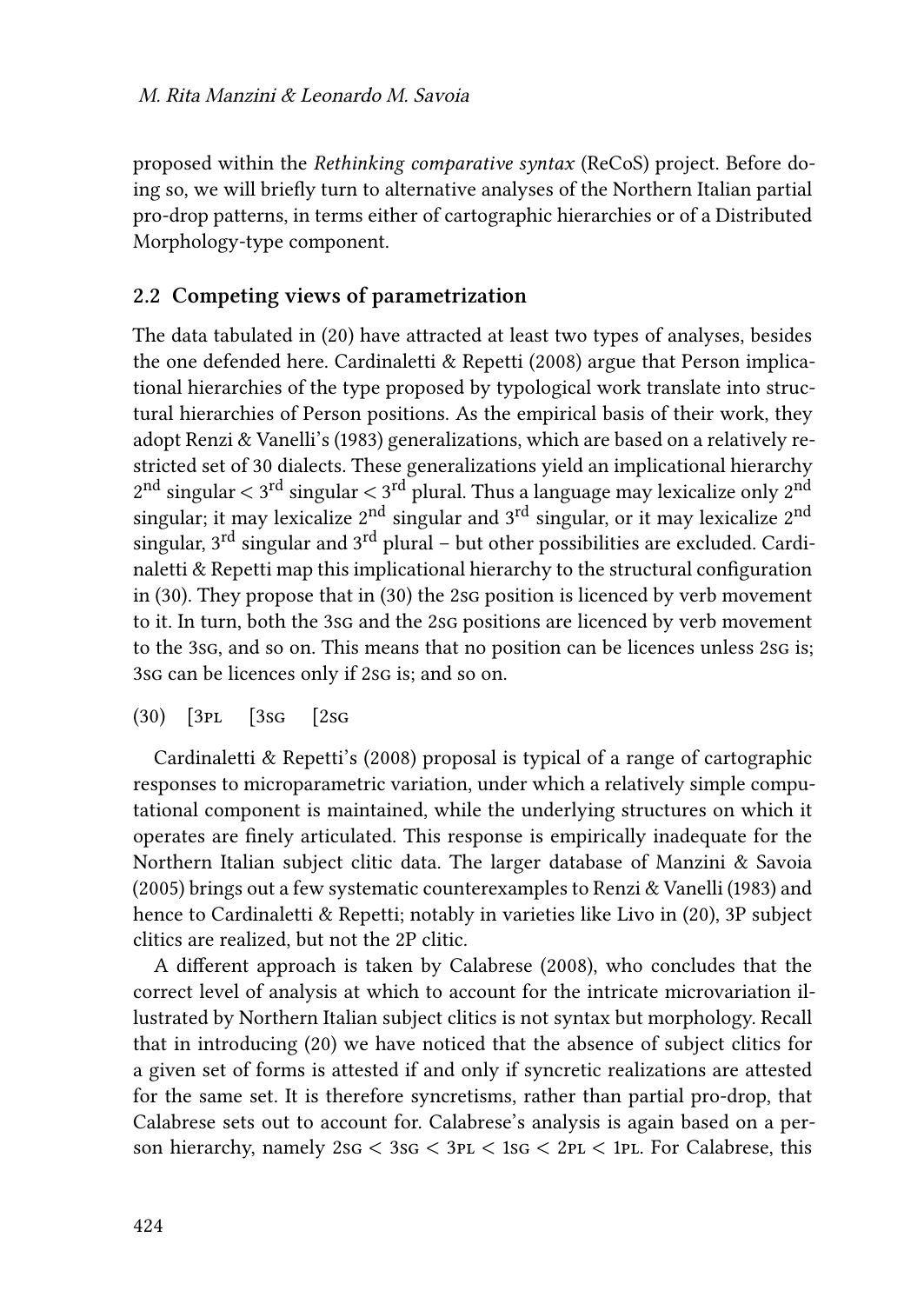hierarchy corresponds to a set of constraints, each of which blocks the realization of the relevant forms, as in([31\)](#page-22-0). For instance, the activation of constraint [\(31](#page-22-0)f) means that the feature cluster  $[+speak, +augm]$ , i.e. 1<sup>st</sup> plural, is excluded. This in turn triggers morphological readjustment, in order to allow for lexicalization, yielding syncretism. Alternatively, the activation of a constraint can lead to obliteration, i.e. lack of the relevant lexicalization, hence to partial pro-drop.

<span id="page-22-0"></span>

| (31) | In the context $\begin{bmatrix} [AgrS] \end{bmatrix} + V$ |                 |  |  |  |
|------|-----------------------------------------------------------|-----------------|--|--|--|
|      | a. $*$ [+part, -speak, -augm]                             | 2sG             |  |  |  |
|      | b. $*[-part, -augm]$                                      | 3sg             |  |  |  |
|      | c. $*[-part, +augm]$                                      | 3 <sub>PL</sub> |  |  |  |
|      | d. $*[+speak, -augm]$                                     | $1sfG}$         |  |  |  |
|      | e. $*$ [+part, -speak, +augm]                             | 2PL             |  |  |  |
|      | f. $*$ [+speak, +augm]                                    | 1рт.            |  |  |  |

Despite the wealth of detail present in Calabrese's analysis, the initial step of the hierarchy, i.e.  $2P > 3P$  is violated by all languages where only 3P is lexicalized, like Livo in [\(20\)](#page-16-1). Furthermore, Calabrese also notes that his system does not deal with the proclitics of a language where only the  $1<sup>st</sup>$  singular is missing and all other forms are specialized – such as Prali in [\(20\)](#page-16-1). From a theoretical point of view, the morphological repairs that Calabrese assumes to be at work require Late Insertion, in the sense of Distributed Morphology; these postulates violate minimalist principles such as Inclusiveness and no backtracking. It is possible that these minimalist principles hold in syntax and not in morphology for some reason, but the result is in any case an enrichment of the grammar.

It is also interesting to note that for [Calabrese \(2008\)](#page-29-1) the conceptual basis for lexicalizing 2P but not 1P in Northern Italian subject proclitic paradigms is that marked forms such as 1P "shy" away from lexicalization. Technically, in his filter hierarchy in [\(31](#page-22-0)), the more marked a form is, the less likely it is that the constraint blocking it will be deactivated. Therefore, it is it the marked status of 1P that determines its lack of lexicalization. The present approach is the reverse – it is the inexpensive status of 1P in terms of Recoverability that determines its lack of lexicalization. Importantly, under this latter approach there is no special 2 < 1 markedness hierarchy for Italian dialect proclitics, but only the prominent status of speaker reference, corresponding to the classical  $1 < 2$  animacy ranking.

In conclusion, both the cartographic approach of [Cardinaletti & Repetti \(2008\)](#page-29-0) and the morphological approach of Calabrese undergenerate in one crucial respect – i.e. they do not provide for the existence of languages with 3P (i.e. D)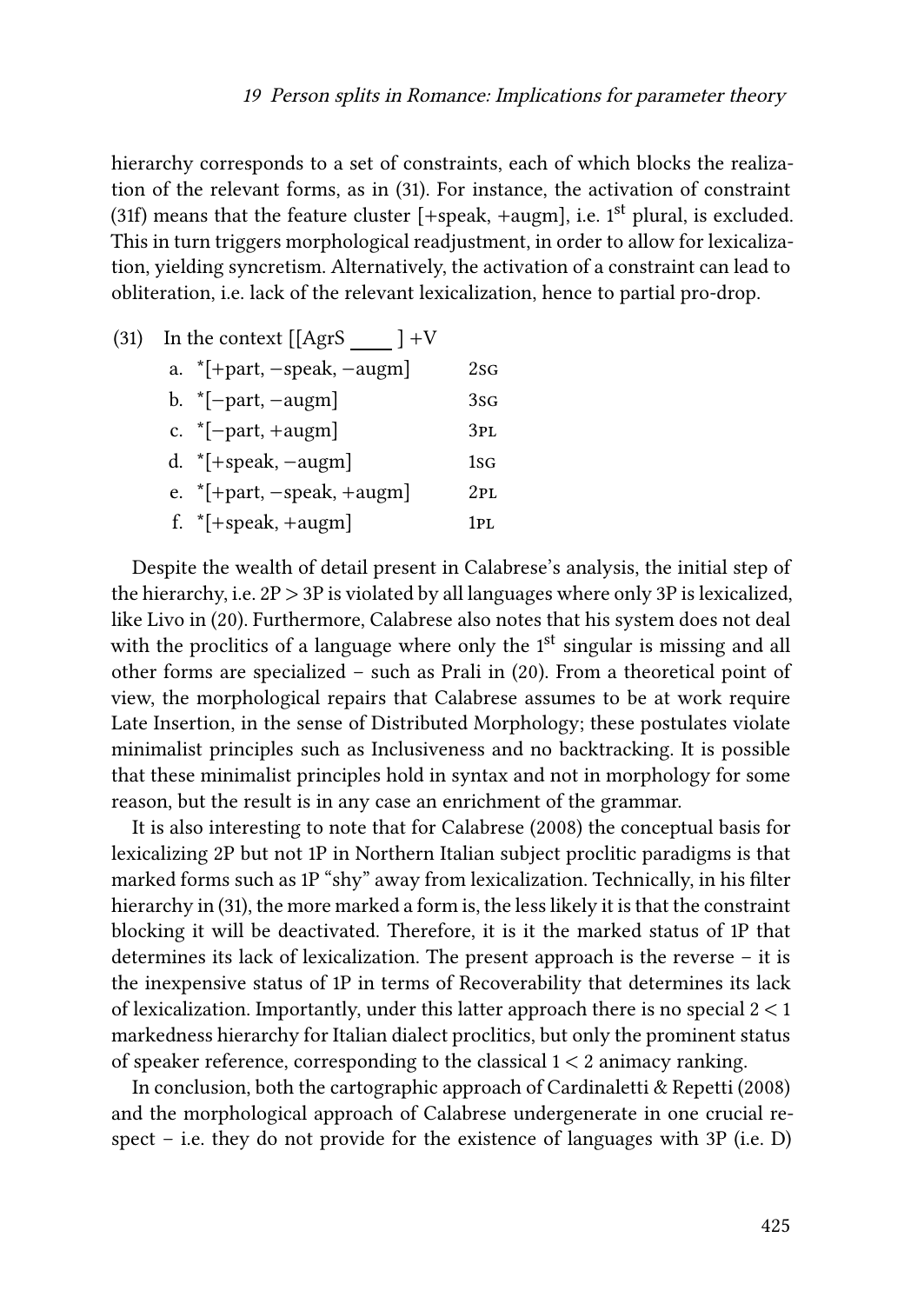clitics and no P clitic. Similarly, Calabrese's approach undergenerates with respect to pattern([21](#page-17-0)), line 1; the approach in [Cardinaletti & Repetti](#page-29-0) does not really address 1P, so that the issue remains indeterminate. The crucial assumption in [Manzini & Savoia \(2005\)](#page-30-0), [Manzini \(2015\)](#page-30-10) that allows the correct results to be obtained in this respect is that the P vs. D split in [\(24\)](#page-18-2) is independent of the 1P vs. 2P split in  $(21)$  – and in fact the singular vs. plural split is independent of both.<sup>9</sup> Vice versa the model overgenerates, at least as far as our empirical basis goes. The order of magnitude of overgeneration is 4 patterns over 64  $(2^6)$ , namely one in [\(27](#page-20-0)) and three in [\(25](#page-19-0)). The large majority of non-existing patterns is correctly excluded (49 of them) and more importantly all existing patterns are correctly generated (11 altogether) – i.e. the model does not undergenerate.

The absence of undergeneration (and the presence of some overgeneration) correlates with the fact that the present model is weaker than its competitors. Empirically, we have just argued that this represents an advantage – but the same conclusion holds from a theoretical point of view, since both cartographic hierarchies and a morphological filtering component are expensive devices and best avoided (see also [Chomsky et al. 2019\)](#page-29-16).

Let us then turn to the notion of parameter. According to Berwick  $& Chomsky$ [\(2011\)](#page-28-3), parameters are not an external addition to the faculty of language, but are coevolved with it. In other words, parameters simply correspond to degrees of freedom open within Universal Grammar (UG), specifically in what concerns Externalization. As a consequence, the idea that parameter values are associated with lexical items (the so-called Borer–Chomsky conjecture, [Baker 2008](#page-28-4)) takes on better defined contours – since the lexicon is the main locus of externalization, pairing CI and SM content.

Studies like the present one further argue that it is at best descriptively useful to refer to micro- and macro-variation – the former affecting very closely related languages and/or a small extension of the lexicon/grammar, while the latter covers comparison between different families and a considerable extension of their grammar. However, there is no sense in which one can define an opposition between macroparameters and microparameters. [Manzini & Savoia](#page-30-7) [\(2011\)](#page-30-7), discussing auxiliary selection (*be* vs. *have*) in Italian varieties, have this to say:

The distinction between microparametric and macroparametric approaches to variation has been so often discussed that the contours of the debate

<sup>9</sup>There is further dimension of variation, discussed by all of the works quoted – namely the fact that enclitic paradigms differ from proclitic ones. Enclitic paradigms are largely irrelevant for the issue at hand, since it appears that essentially all of the logically possible patterns in([20\)](#page-16-1) are instantiated([Manzini & Savoia 2005;](#page-30-0) [Manzini 2015](#page-30-10)).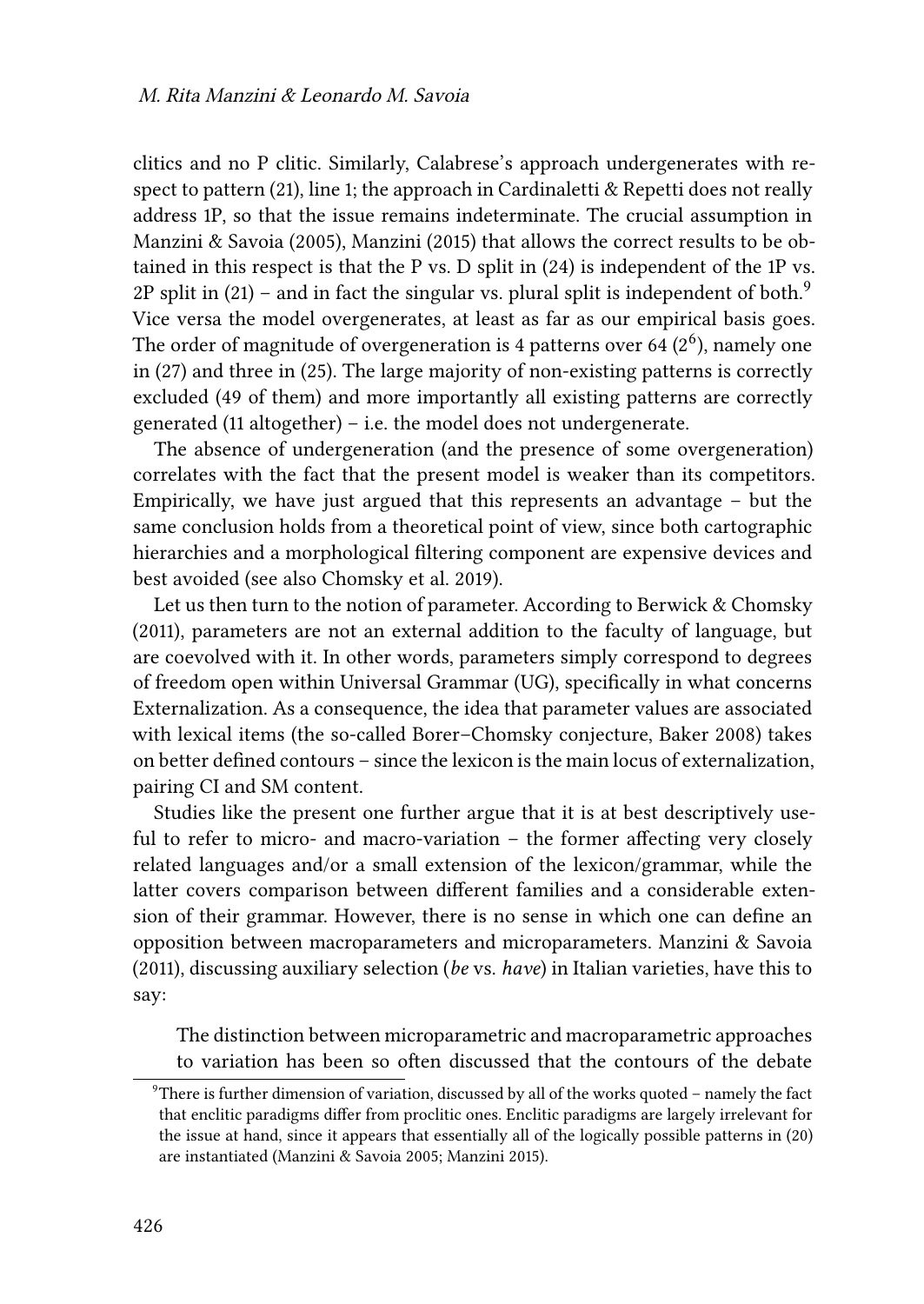have become somewhat blurred. It is evident that, to the extent that the primitives manipulated by variation are macrocategories like transitivity or voice, we could describe our approach as macroparametric – though the fact that the unit of variation can be as small as a single lexical item qualifies it as microparametric

Transposing this discussion to the case study in [§2.1,](#page-16-2) Speaker, Plural, Participant, etc. are macrocategories capable of influencing the global forms of a grammar; at the same time, they can be seen to determine the microvariation in subject clitic systems in([20](#page-16-1)). Going back to [§1](#page-1-0), the same holds for DOM, which may determine macroalignment phenomena but also microphenomena restricted to the sole clitic domain.

In the recent ReCoS model [\(Roberts & Holmberg 2010](#page-30-12); [Biberauer & Roberts](#page-28-5) [2012;](#page-28-5) [2015;](#page-28-6) [Sheehan 2014](#page-30-13); [Biberauer et al. 2014\)](#page-28-7), microparameters and macroparameters simply represent different levels of application of a given parameter. The internal organization of parametric space is determined by general processing/economy principles, specifically feature economy (FE, [Roberts & Roussou](#page-30-14) [2003](#page-30-14)) and input generalization (IG, [Roberts 2007](#page-30-15)). These "general cognitive optimisation strategies" determine the general form of parameter hierarchies by interacting with the schema  $Qhh \in P$  [F(h)] regarding "generalised quantification over formal features". In this schema *h* stands for head(s) belonging to set P, of which feature(s) F are predicated. Universal negative, universal and existential quantification over h are ranked in this order by feature economy and input generalization. The passage from larger to smaller sets of restrictor heads yields the descending hierarchy of macroparameters, mesoparameters, microparamenters [\(Biberauer et al. 2014](#page-28-7) and references quoted there).

[Biberauer et al. \(2014\)](#page-28-7) exemplify their model with several different hierarchies. Here, since we have discussed null subjects and subject clitics, we exemplify their null arguments hierarchy (cf. [Roberts & Holmberg 2010](#page-30-12): 49), which we reproduce in Figure [19.1](#page-25-0).

The macroparametric region of the schema in Figure [19.1](#page-25-0) corresponds to Figure [19.1a](#page-25-0)–c. In Figure [19.1a](#page-25-0), lack of attestation for a particular type of features, here uninterpretable phi-features, counts as the least marked value in the parametric hierarchy, namely radical pro-drop languages (languages of the Chinese/ Japanese type). In Figure [19.1b](#page-25-0), the universal value of the parameter, corresponding to pronominal argument languages, in the sense of [Jelinek \(1984\),](#page-29-17) already implies the restriction of the domain of application of the quantificational statement to certain categories, namely functional heads. Figure [19.1](#page-25-0)c, which posits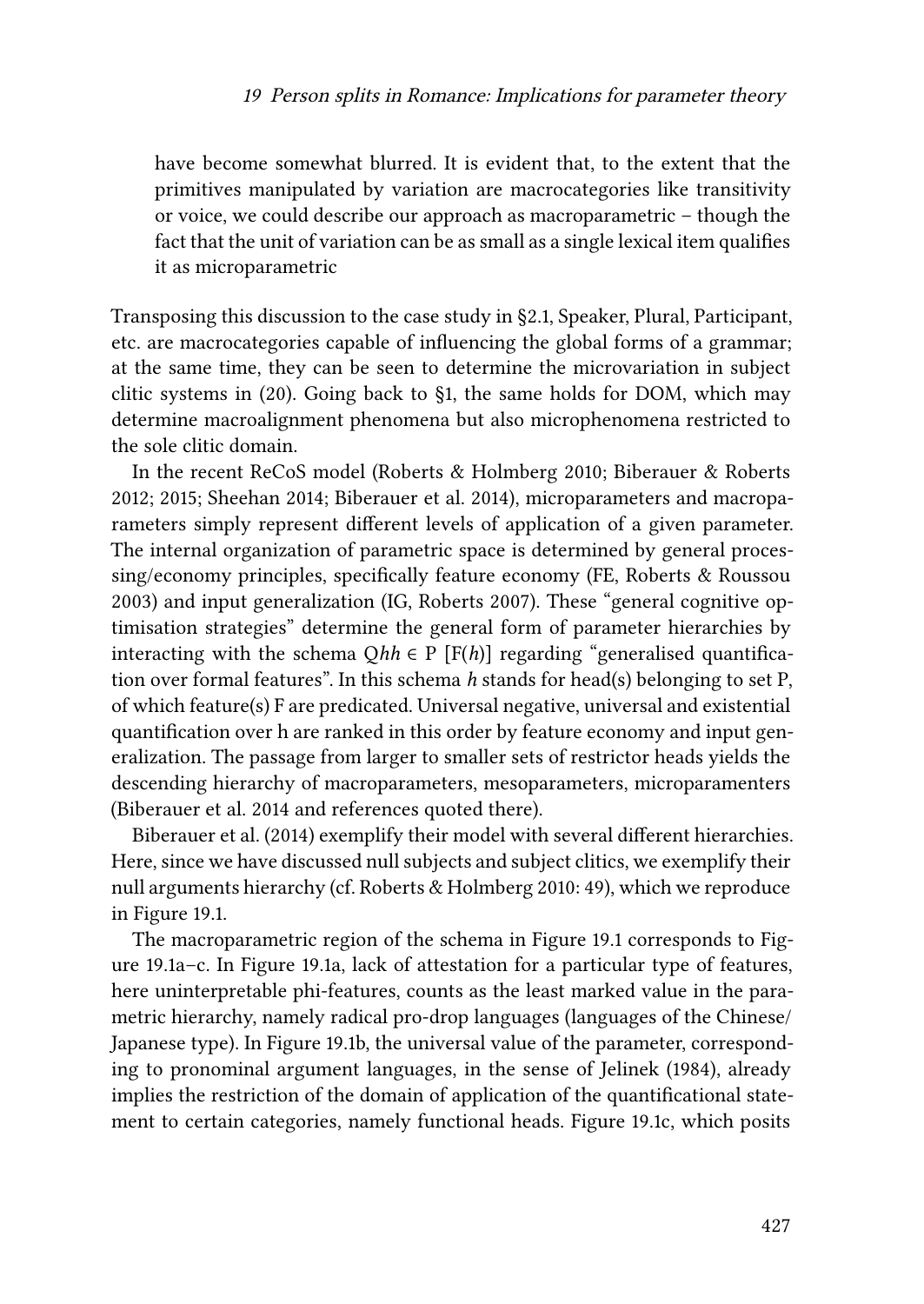<span id="page-25-0"></span>

Figure 19.1: Null arguments hierarchy

the existence of uninterpretable phi-features sets on some functional heads, triggers the next set of statements (mesoparameters), concerning the association of uninterpretable phi-features with all T heads Figure [19.1](#page-25-0)d, and presumably further down with some T heads, and then on to microparameters etc.

Note that from mesoparameters down, what drives the construction of the hierarchy is a progressive domain restriction. We already mentioned that this is relevant for the head set *h* of which feature F is predicated; for instance, in the macroparametric steps (Figure [19.1a](#page-25-0)–c), the uninterpretable phi-features property is evaluated in relation to functional heads, while in the mesoparametric steps from Figure [19.1](#page-25-0)d down it is evaluated in relation to T heads. But if so, parameters are structured by something altogether more elementary than quantificational schemas and processing/economy principles, namely the existence of a Boolean superset/subset organization in the categorial domain. In the specific case at hand, this conclusion is strengthened by the observation that in the passage from Figure [19.1b](#page-25-0) to c, the query switches from "is present" to "is fully specified". This means that restrictions down the scale apply not only to the head set *h*, but also to the property F in the quantificational schema.

Informally, the basic aim behind the ReCoS approach is the integration of the microparametric scale with the macroparametric one. This seems eminently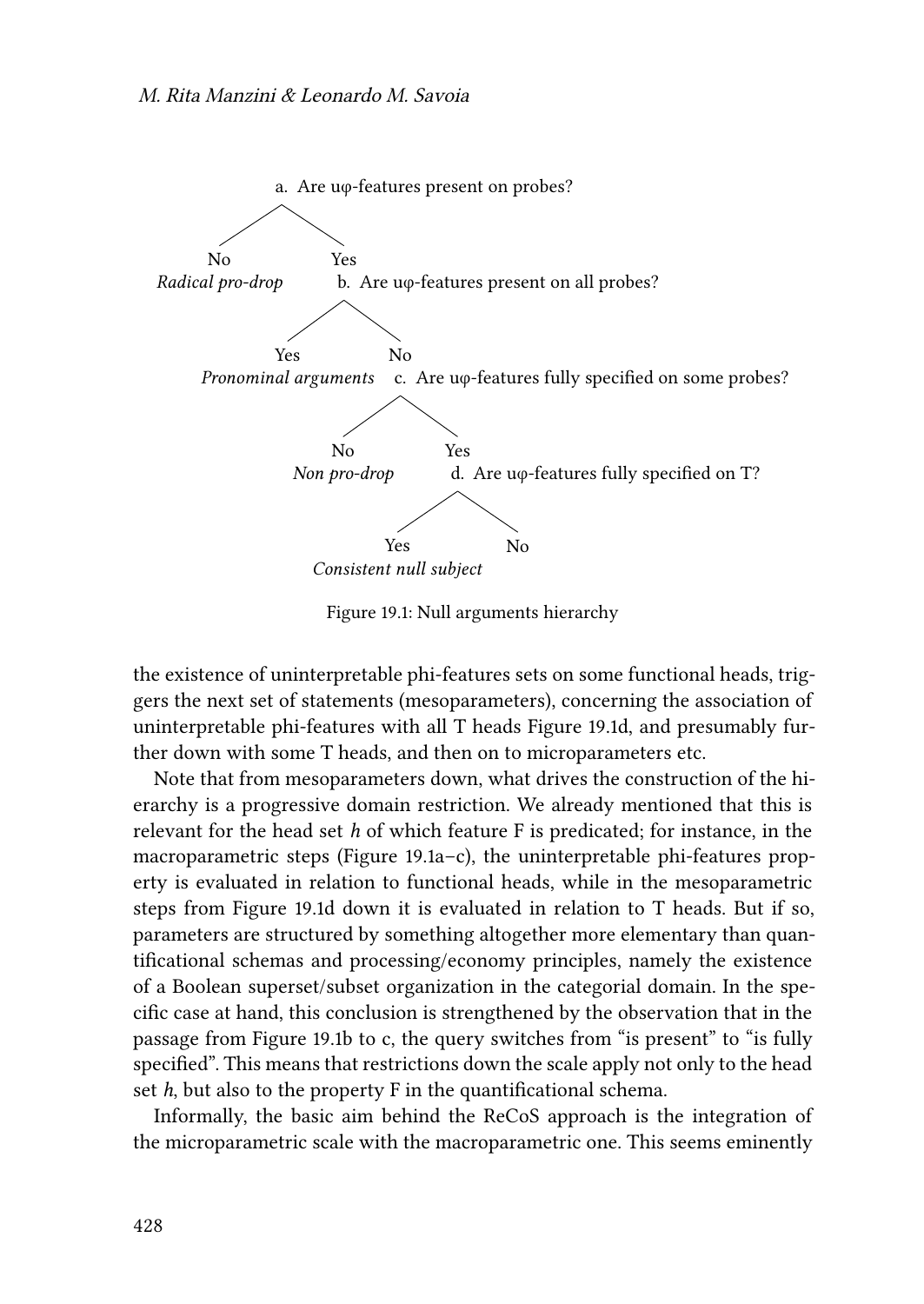compatible with the views expressed by [Manzini & Savoia \(2011\)](#page-30-7) and here on microvariation and macrocategories (macroparameters). There are, however, differences between the position articulated by ReCoS and that expressed by [Manzini](#page-30-7) [& Savoia \(2011\)](#page-30-7) and endorsed here. The ReCoS model sees macroparameters and microparameters as applications of the same property in progressively smaller domains. Indeed much of the discussion of the ReCoS model is devoted to the progression down such hierarchies, like Figure [19.1.](#page-25-0) [Manzini & Savoia \(2011\)](#page-30-7) take a weaker position, under which no such hierarchy holds, or at least not necessarily. In their terms, categorial splits between 1/2P (Participant) and 3P (Demonstrative/Definite), between Speaker and Hearer, and so on may become externalized in small areas of the lexicon (Northern Italian subject clitics) or may have systemic consequences (ergativity splits) – but this difference has no theoretical import.

In fact, [Manzini & Savoia \(2011\)](#page-30-7) make a stronger point, namely that "macrophenomena can be decomposed into the same elementary conceptual components that determine local lexical variation – and in fact the latter is the true matrix of perceived macroparameters". In other words, let us keep to the idea that (micro)parameters are binary choices (categorial splits), applying to minimal units such as a single category or in the limit a single lexical item. [Manzini & Savoia](#page-30-7) propose that macroparameters may have a purely logical existence, as extrapolations from microparameters (e.g. if category x has property P, x a functional category, then all functional categories have property P). This second point goes against the grain of the ReCoS models, as can be seen more clearly if we translate the two approaches in terms of acquisition or markedness

Suppose with [Manzini & Savoia](#page-30-7) that the learner fixes lexical choices such as those concerning partial pro-drop in Northern Italian dialects locally. In their terms, this "local lexical variation" is "the true matrix of … macroparameters". This means that the differential treatment of 1/2P vs. 3P (or 1P vs. 2P etc.) in the lexicalization of subject clitics triggers the activation of the relevant categorial splits in the grammar of the language – leading the child to look out for these splits in other areas of the lexicon/grammar. In this sense, the microparametric (i.e. lexical) setting has a macroparametric (i.e. systemic) consequence in the acquisition process. Vice versa in the ReCoS model, if we understand it correctly, the learning path is strictly downwards, proceeding from macroparametric default to actual microparametric settings.

Similarly, for [Biberauer et al. \(2014\)](#page-28-7) languages that are highest in the hierarchy in Figure [19.1](#page-25-0), i.e. Chinese-style "radical pro-drop" languages or [Jelinek'](#page-29-17)s (1984) pronominal argument languages, are least marked. But it does not seem to be true that unmarked status corresponds to relative frequency of these languages or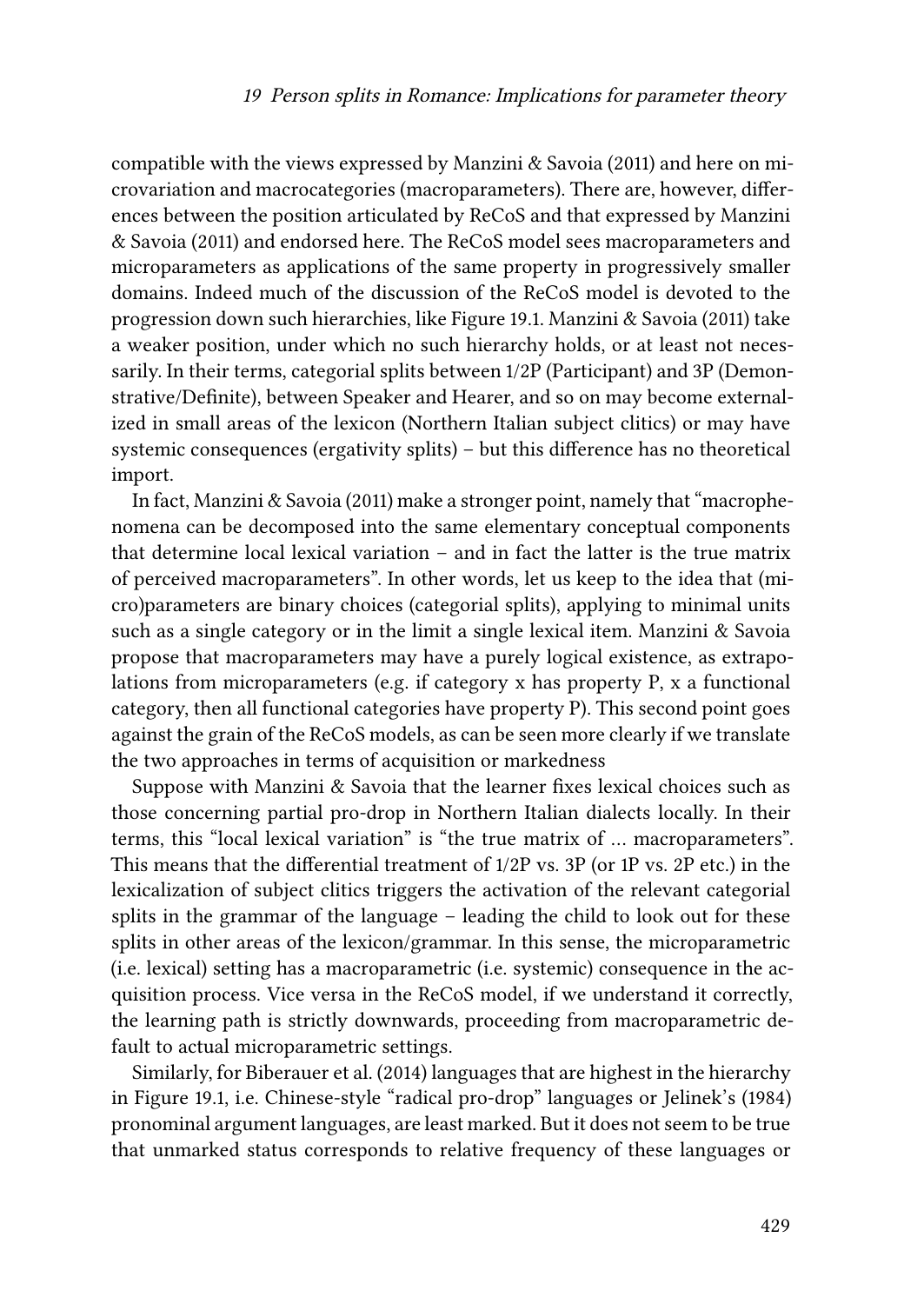other similar independent criteria for default status. In fact, the choice of treating all 1/2P clitics alike by lexicalizing all of them, or by not lexicalizing any of them (as opposed to 3P clitics) is certainly possible in Northern Italian dialects, but unpopular. More than half of the dialects in the corpus present a pattern whereby 1P singular and 1/2P plural are associated either with subject clitic drop (39/187) or with an uninflected subject clitic (65/187). In other words, on statistical grounds alone, one can legitimately conclude that the supposedly more marked mixed bag choice is in fact the default one.

## **3 Conclusions**

In this contribution, we have argued for the existence of 1/2P vs. 3P splits, and 1P vs. 2P splits in important areas of the lexicon/syntax of Romance languages. On the one hand 1/2P vs. 3P splits (or 1P vs. 2P) interact with core grammar properties of case and agreement. On the other hand, in so far as certain split may or may not be activated, they yield parametric variation.

In the first part of the article, we noted that in many Romance languages, including Italian, 1/2P object clitics have a simplified morphology with respect to 3P clitics, namely a single gender- and case-neutral object form, as opposed to the accusative vs. dative distinction, and the gender distinctions found in 3P. 1/2P clitics also only optionally trigger perfect participle (*v*) agreement, which is obligatory with 3P accusative clitics. We have argued that these behaviours do not involve low-level morphological readjustments, but correspond to core syntax phenomena. Specifically, 1/2P clitics trigger DOM, which in the Romance (and Indo-European) languages takes the form of obliquization. Therefore, the special behaviours of 1/2P clitics with respect to 3P clitics (specifically the optionality of agreement) are to be imputed to the fact that the former are DOM obliques.

Our second case study is partial pro-drop patterns in Northern Italian dialects – which in our terms involves the 1P vs. 2P split, interacting with the Externalization process and the Recoverability principle. Though the possible parametric values individuate a microvariation set (including only subject clitics), the parameters are best identified with the categorial splits themselves (such as 1/2P vs. 3P etc.), which involve macrocategories of grammar.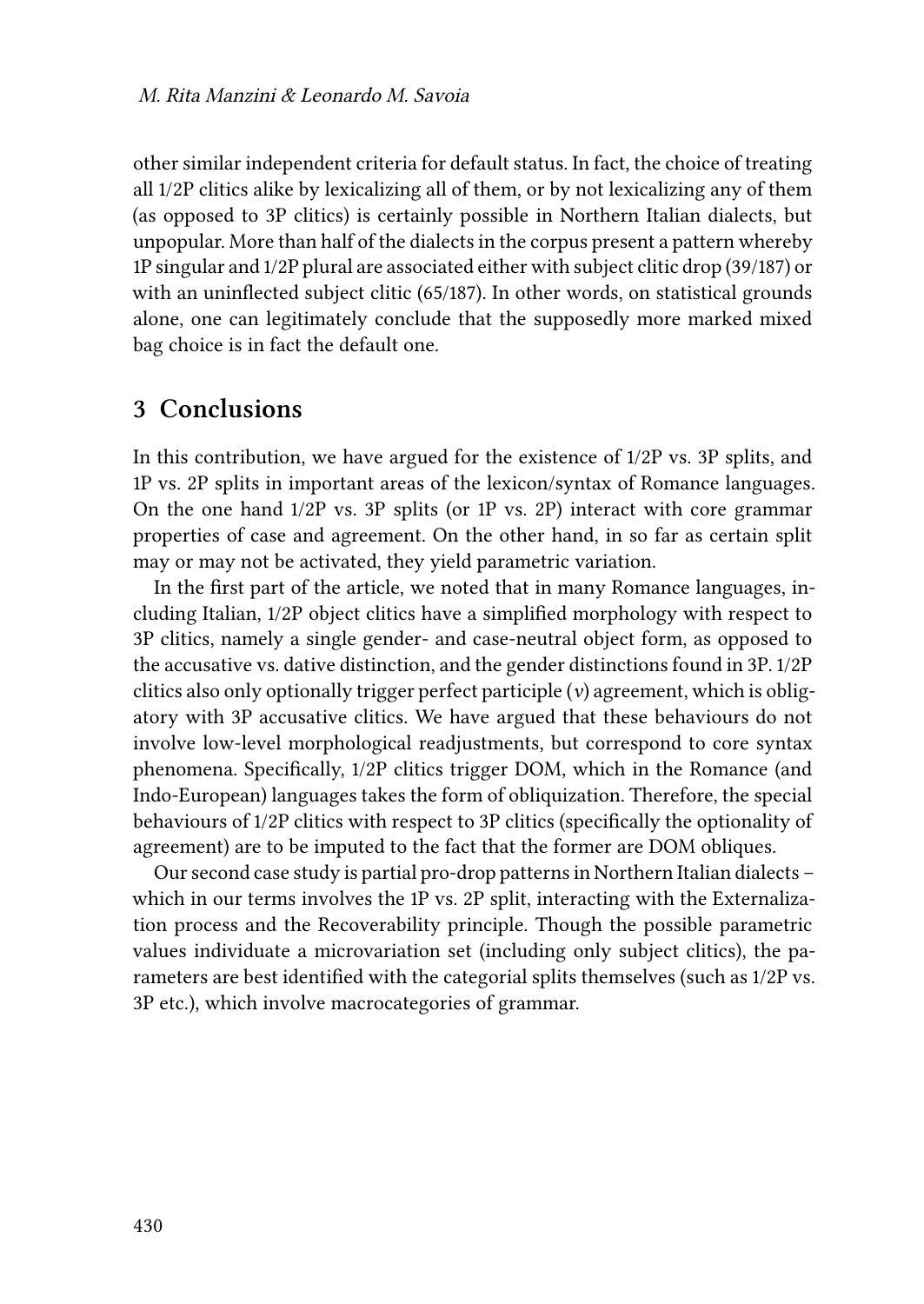| $\mathbf{1}$  | first person                  | F          | feminine             |
|---------------|-------------------------------|------------|----------------------|
| 2             | second person                 | FE         | feature economy      |
| $\mathcal{R}$ | third person                  | IG         | input generalisation |
| <b>ACC</b>    | accusative                    | M          | masculine            |
| CAUS          | causative                     | <b>PFV</b> | perfective           |
| CI            | conceptual-intentional        | PL         | plural               |
| <b>DAT</b>    | dative                        | <b>PRS</b> | present              |
| <b>DOM</b>    | differential object marking   | SG         | singular             |
| EPP           | extended projection principle | <b>SM</b>  | sensory-motor        |
| <b>ERG</b>    | ergative                      | UG         | Universal Grammar    |

# **Abbreviations**

# **References**

- <span id="page-28-2"></span>Ahmed, Tafseer. 2006. Spatial, temporal and structural uses of Urdu *ko*. In Miriam Butt & Tracy Holloway King (eds.), *Proceedings of the LFG2006 conference*, 1–13. Stanford, CA: CSLI Publications.
- <span id="page-28-0"></span>Aissen, Judith. 2003. Differential object marking: iconicity vs. economy. *Natural Language & Linguistic Theory* 21(3). 435–483. DOI: [10.1023/A:1024109008573](https://doi.org/10.1023/A:1024109008573).
- <span id="page-28-4"></span>Baker, Mark C. 2008. The macroparameter in a microparametric world. In Theresa Biberauer (ed.), *The limits of syntactic variation*, 351–373. Amsterdam: John Benjamins. DOI: [10.1075/la.132.16bak](https://doi.org/10.1075/la.132.16bak).
- <span id="page-28-1"></span>Belvin, Robert & Marcel den Dikken. 1997. *There*, happens, *to*, *be*, *have*. *Lingua* 101(3–4). 151–183. DOI: [10.1016/S0024-3841\(96\)00049-6](https://doi.org/10.1016/S0024-3841(96)00049-6).
- <span id="page-28-3"></span>Berwick, Robert C. & Noam Chomsky. 2011. The biolinguistic program: The current state of its evolution. In Anna Maria Di Sciullo & Cedric Boeckx (eds.), *The biolinguistic enterprise: New perspectives on the evolution and nature of the human language faculty*, 19–41. Oxford: Oxford University Press.
- <span id="page-28-7"></span>Biberauer, Theresa, Anders Holmberg, Ian Roberts & Michelle Sheehan. 2014. Complexity in comparative syntax: The view from modern parametric theory. In Frederick J. Newmeyer & Laurel B. Preston (eds.), *Measuring grammatical complexity*, 103–127. Oxford: Oxford University Press.
- <span id="page-28-5"></span>Biberauer, Theresa & Ian Roberts. 2012. Towards a parameter hierarchy for auxiliaries: Diachronic considerations. *Cambridge Occasional Papers in Linguistics* 6. 267–294.
- <span id="page-28-6"></span>Biberauer, Theresa & Ian Roberts. 2015. Clausal hierarchies. In Ur Shlonsky (ed.), *Beyond functional sequence* (The cartography of syntactic structures 10), 295– 313. Oxford: Oxford University Press.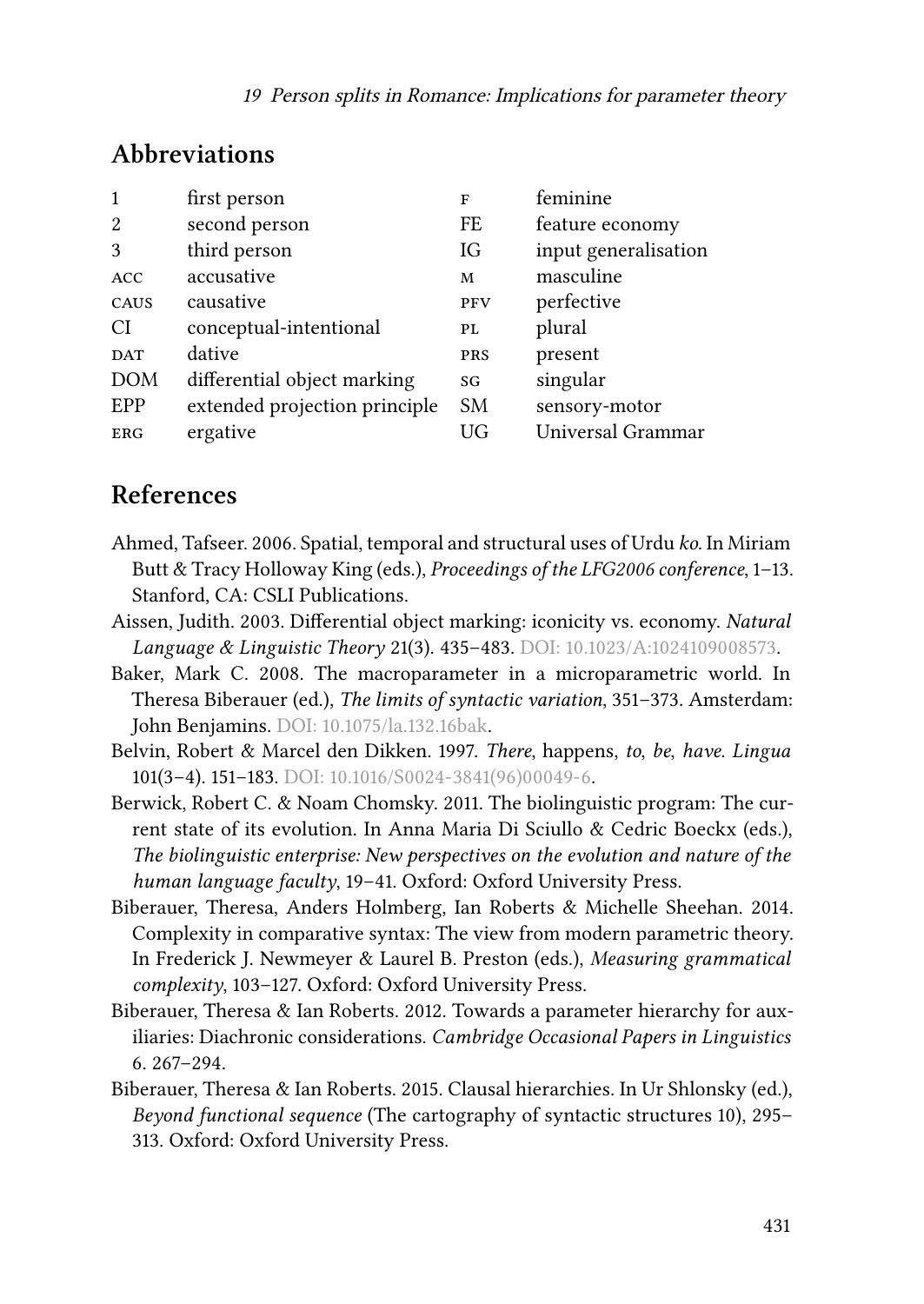<span id="page-29-13"></span>Borer, Hagit. 1986. I-subjects. *Linguistic Inquiry* 17(3). 375–416.

- <span id="page-29-4"></span>Borer, Hagit. 2005. *The normal course of events* (Structuring sense 2). Oxford: Oxford University Press.
- <span id="page-29-1"></span>Calabrese, Andrea. 2008. On the shyness of the first person: Investigations on markedness and underspecification in morphology. Ms., University of Connecticut, Storrs.
- <span id="page-29-0"></span>Cardinaletti, Anna & Lori Repetti. 2008. The phonology and syntax of preverbal and postverbal subject clitics in Northern Italian dialects. *Linguistic Inquiry* 39(4). 523–563. DOI: [10.1162/ling.2008.39.4.523.](https://doi.org/10.1162/ling.2008.39.4.523)
- <span id="page-29-9"></span>Chomsky, Noam. 1986. *Barriers*. Cambridge, MA: MIT Press.
- <span id="page-29-8"></span>Chomsky, Noam. 1995. *The Minimalist program*. Cambridge, MA: MIT Press.
- <span id="page-29-11"></span>Chomsky, Noam. 2000. Minimalist inquiries: The framework. In Roger Martin, David Michaels & Juan Uriagereka (eds.), *Step by step: Essays on minimalist syntax in honor of Howard Lasnik*, 89–155. Cambridge, MA: MIT Press.
- <span id="page-29-12"></span>Chomsky, Noam. 2001. Derivation by phase. In Michael Kenstowicz (ed.), *Ken Hale: A life in language*, 1–52. Cambridge, MA: MIT Press.
- <span id="page-29-16"></span>Chomsky, Noam, Ángel J. Gallego & Dennis Ott. 2019. Generative grammar and the faculty of language: Insights, questions and challenges. *Catalan Journal of Linguistics*. DOI: [10.5565/rev/catjl.288.](https://doi.org/10.5565/rev/catjl.288)
- <span id="page-29-10"></span>D'Alessandro, Roberta. 2015. Merging probes: A typology of person splits and person-driven differential object marking. Ms., Leiden University.
- <span id="page-29-6"></span>Dixon, R.M.W. 1979. Ergativity. *Language* 55(1). 59–138. DOI: [10.2307/412519](https://doi.org/10.2307/412519).
- <span id="page-29-7"></span>Hale, Kenneth L. & Samuel Jay Keyser (eds.). 1993. Cambridge, MA: MIT Press.
- <span id="page-29-17"></span>Jelinek, Eloise. 1984. Empty categories and non-configurational languages. *Natural Language & Linguistic Theory* 2(1). 39–76. DOI: [10.1007/BF00233713](https://doi.org/10.1007/BF00233713).
- <span id="page-29-2"></span>Kayne, Richard S. 1989. Facets of Romance past participle agreement. In Paola Benincà (ed.), *Dialect variation and the theory of grammar*, 85–103. Dordrecht: Foris.
- <span id="page-29-15"></span>Kayne, Richard S. 2000. *Parameters and universals*. Oxford: Oxford University Press.
- <span id="page-29-3"></span>Kayne, Richard S. 2010. *Comparisons and contrasts*. Oxford: Oxford University Press.
- <span id="page-29-14"></span>Khokhlova, Ludmila. 2002. Syntactic peculiarities of Rajasthani. Paper presented at the 17th European Conference on Modern South Asian Studies, Heidelberg, September 2002.
- <span id="page-29-5"></span>Kratzer, Angelika. 2009. Making a pronoun: Fake indexicals as windows into the properties of pronouns. *Linguistic Inquiry* 40(2). 187–237. DOI: [10 . 1162 /ling .](https://doi.org/10.1162/ling.2009.40.2.187) [2009.40.2.187](https://doi.org/10.1162/ling.2009.40.2.187).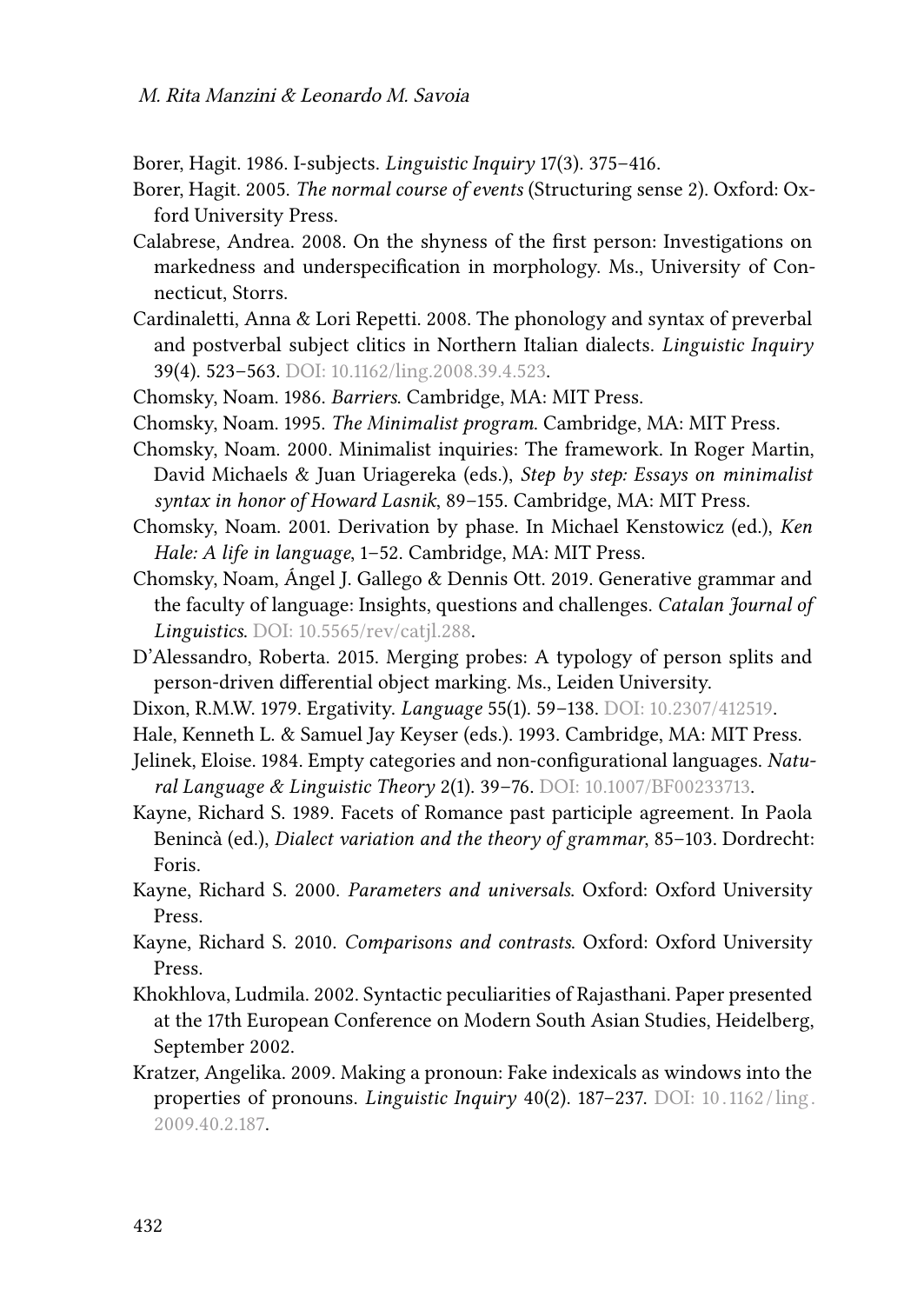- <span id="page-30-1"></span>Manzini, M. Rita. 2012. From Romance clitics to case: Split accusativity and the person case constraint. In Irene Franco, Sara Lusini & Andrés Saab (eds.), *Romance languages and linguistic theory 2010*, 1–20. Amsterdam: John Benjamins. DOI: [10.1075/rllt.4.01man](https://doi.org/10.1075/rllt.4.01man).
- <span id="page-30-10"></span>Manzini, M. Rita. 2015. On the substantive primitives of morphosyntax and their parametrization: Northern Italian subject clitics. In Marc van Oostendorp & Henk C. van Riemsdijk (eds.), *Representing structure in phonology and syntax*, 167–194. Berlin: De Gruyter.
- <span id="page-30-2"></span>Manzini, M. Rita & Ludovico Franco. 2016. Goal and DOM datives. *Natural Language & Linguistic Theory* 34(1). 197–240. DOI: [10.1007/s11049-015-9303-y.](https://doi.org/10.1007/s11049-015-9303-y)
- <span id="page-30-0"></span>Manzini, M. Rita & Leonardo M. Savoia. 2005. *I dialetti italiani e romanci: Morfosintassi generativa*. 3 vols. Alessandria: Edizioni dell'Orso.
- <span id="page-30-6"></span>Manzini, M. Rita & Leonardo M. Savoia. 2007. *A unification of morphology and syntax: Studies in Romance and Albanian dialects*. London: Routledge.
- <span id="page-30-7"></span>Manzini, M. Rita & Leonardo M. Savoia. 2011. *Grammatical categories: Variation in Romance languages*. Cambridge: Cambridge University Press.
- <span id="page-30-8"></span>Manzini, M. Rita & Leonardo M. Savoia. 2017. N morphology and its interpretation: The neuter in Italian and Albanian varieties. In Anna Bloch-Rozmej & Anna Bondaruk (eds.), *Constraints on structure and derivation in syntax, phonology and morphology*, 213–236. Frankfurt am Main: Peter Lang.
- <span id="page-30-9"></span>Mohanan, Tara. 1995. Wordhood and lexicality: Noun incorporation in Hindi. *Natural Language and Linguistic Theory* 13(1). 75–134. DOI: [10.1007/BF00992779.](https://doi.org/10.1007/BF00992779)
- <span id="page-30-3"></span>Picallo, Carme. 2008. Gender and number in Romance. *Lingue e Linguaggio* VII. 47–66.
- <span id="page-30-4"></span>Pylkkänen, Liina. 2008. *Introducing arguments*. Cambridge MA: MIT Press.
- <span id="page-30-11"></span>Renzi, Lorenzo & Laura Vanelli. 1983. *I pronomi soggetto in alcune varietà romanze*. Paola Benincà, Manlio Cortelazzo, Aldo Prosdocimi, Laura Vanelli & Alberto Zamboni (eds.). Pisa: Pacini. 120–145.
- <span id="page-30-5"></span>Rizzi, Luigi. 1982. *Issues in Italian syntax*. Dordrecht: Foris.
- <span id="page-30-15"></span>Roberts, Ian. 2007. *Diachronic syntax*. Oxford: Oxford University Press.
- <span id="page-30-12"></span>Roberts, Ian & Anders Holmberg. 2010. Introduction: Parameters in minimalist theory. In Theresa Biberauer, Anders Holmberg, Ian Roberts & Michelle Sheehan (eds.), *Parametric variation: Null subjects in minimalist theory*, 1–57. Cambridge: Cambridge University Press.
- <span id="page-30-14"></span>Roberts, Ian & Anna Roussou. 2003. *Syntactic change: A minimalist approach to grammaticalization*. Cambridge: Cambridge University Press.
- <span id="page-30-13"></span>Sheehan, Michelle. 2014. Towards a parameter hierarchy for alignment. In Robert E. Santana-LaBarge (ed.), *Proceedings of the 31st West Coast Conference on Formal Linguistics*, 399–408. Somerville, MA: Cascadilla Proceedings Project.